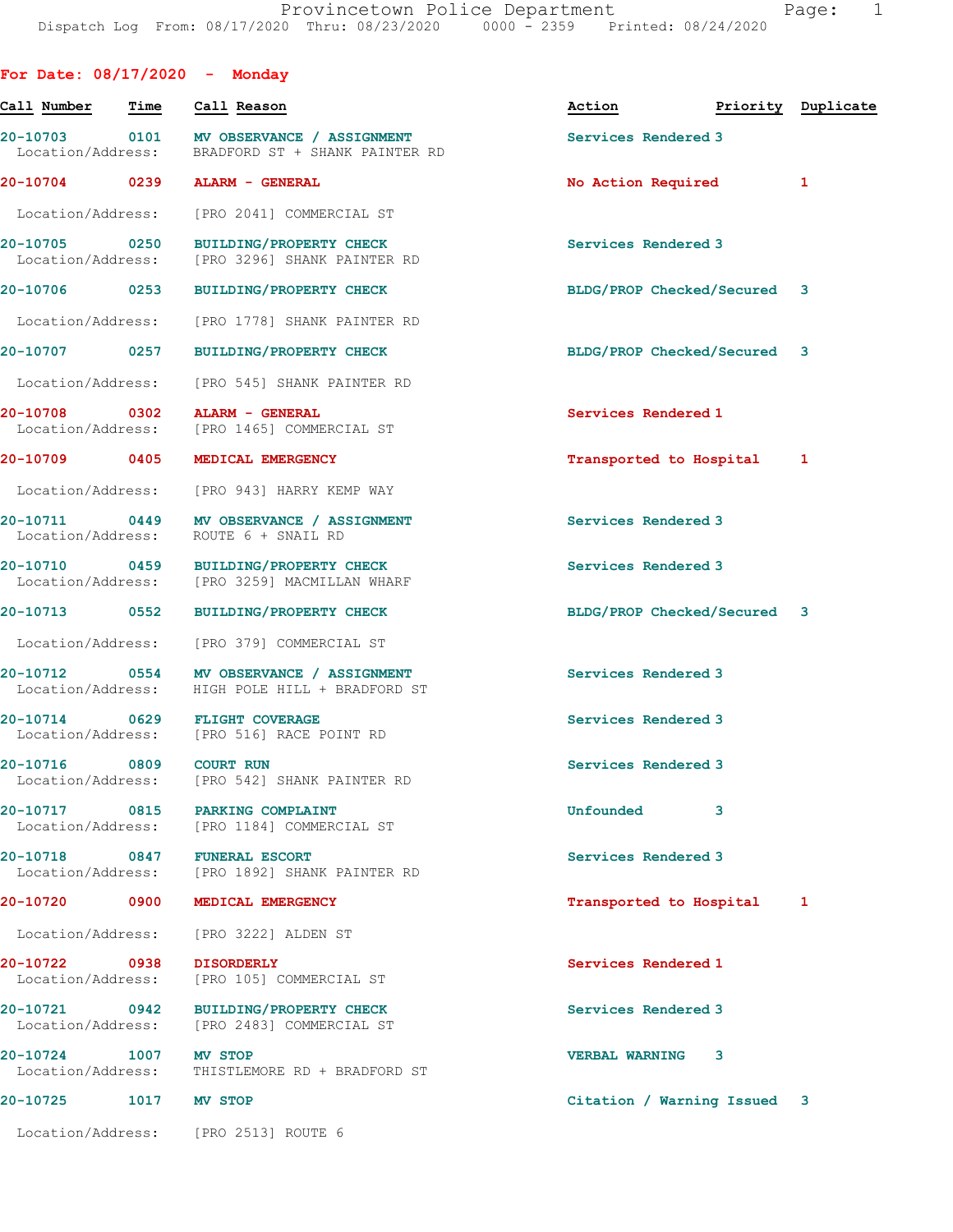| 20-10727 1040                   | MEDICAL EMERGENCY<br>Location/Address: [PRO 356] COMMERCIAL ST                      | <b>PATIENT REFUSAL 1</b>    |   |
|---------------------------------|-------------------------------------------------------------------------------------|-----------------------------|---|
|                                 | 20-10726 1044 BUILDING/PROPERTY CHECK<br>Location/Address: [PRO 2540] RACE POINT RD | Services Rendered 3         |   |
| 20-10728 1052 MV STOP           | Location/Address: PRINCE ST + BRADFORD ST                                           | <b>VERBAL WARNING 3</b>     |   |
| 20-10731 1130 MEDICAL EMERGENCY |                                                                                     | Transported to Hospital 1   |   |
|                                 | Location/Address: [PRO 3471] BRADFORD ST EXT                                        |                             |   |
|                                 | 20-10732 1138 BUILDING/PROPERTY CHECK                                               | BLDG/PROP Checked/Secured 3 |   |
|                                 | Location/Address: [PRO 3121] COMMERCIAL ST                                          |                             |   |
| 20-10733 1152 MV COMPLAINT      | Location/Address: [PRO 361] COMMERCIAL ST                                           | Services Rendered 2         |   |
| 20-10735 1226 LOST WALLET       | Location/Address: [PRO 542] SHANK PAINTER RD                                        | Services Rendered 3         |   |
| 20-10737 1309 MV STOP           | Location/Address: [PRO 539] SHANK PAINTER RD                                        | <b>VERBAL WARNING</b><br>3  |   |
| 20-10738 1315 MV STOP           | Location/Address: [PRO 537] SHANK PAINTER RD                                        | <b>VERBAL WARNING</b><br>3  |   |
| 20-10739 1327 MV STOP           | Location/Address: [PRO 4041] BRADFORD ST                                            | <b>VERBAL WARNING</b><br>3  |   |
| 20-10741 1344 FOLLOW UP         | Location/Address: [PRO 542] SHANK PAINTER RD                                        | FOLLOW UP<br>$\mathbf{2}$   |   |
| 20-10743 1351 MEDICAL EMERGENCY |                                                                                     | Transported to Hospital 1   |   |
|                                 | Location/Address: [PRO 2483] COMMERCIAL ST                                          |                             |   |
|                                 | 20-10745 1407 LARCENY / FORGERY / FRAUD<br>Location/Address: [PRO 1177] COURT ST    | Services Rendered 2         |   |
|                                 | Location/Address: [PRO 3259] MACMILLAN WHARF                                        | Could Not Locate 2          |   |
|                                 | 20-10747 1422 PARKING COMPLAINT<br>Location/Address: [PRO 569] WINSLOW ST           | Services Rendered 3         |   |
| 20-10749 1439 MV STOLEN         | Location/Address: [PRO 348] COMMERCIAL ST                                           | Services Rendered 3         |   |
| 20-10750 1459 PARKING COMPLAINT | Location/Address: [PRO 2380] CREEK HILL RD                                          | Services Rendered 3         |   |
| 20-10751 1500 ASSIST CITIZEN    | Location/Address: [PRO 542] SHANK PAINTER RD                                        | Services Rendered 3         |   |
| 20-10753 1538 MV HIT & RUN      | Location/Address: CONANT ST + COMMERCIAL ST                                         | Services Rendered 2         |   |
| 20-10755 1551 MEDICAL EMERGENCY |                                                                                     | Transported to Hospital     | 1 |
|                                 | Location/Address: PROVINCELANDS RD + ROUTE 6                                        |                             |   |
|                                 | Location/Address: [PRO 878] CONANT ST + COMMERCIAL ST<br>Refer To Arrest: 20-90-AR  | Arrest(s) Made<br>3         |   |
|                                 | 20-10757 1651 BIKE - ACCIDENT                                                       | <b>PATIENT REFUSAL 1</b>    |   |

Location/Address: SHANK PAINTER RD + BRADFORD ST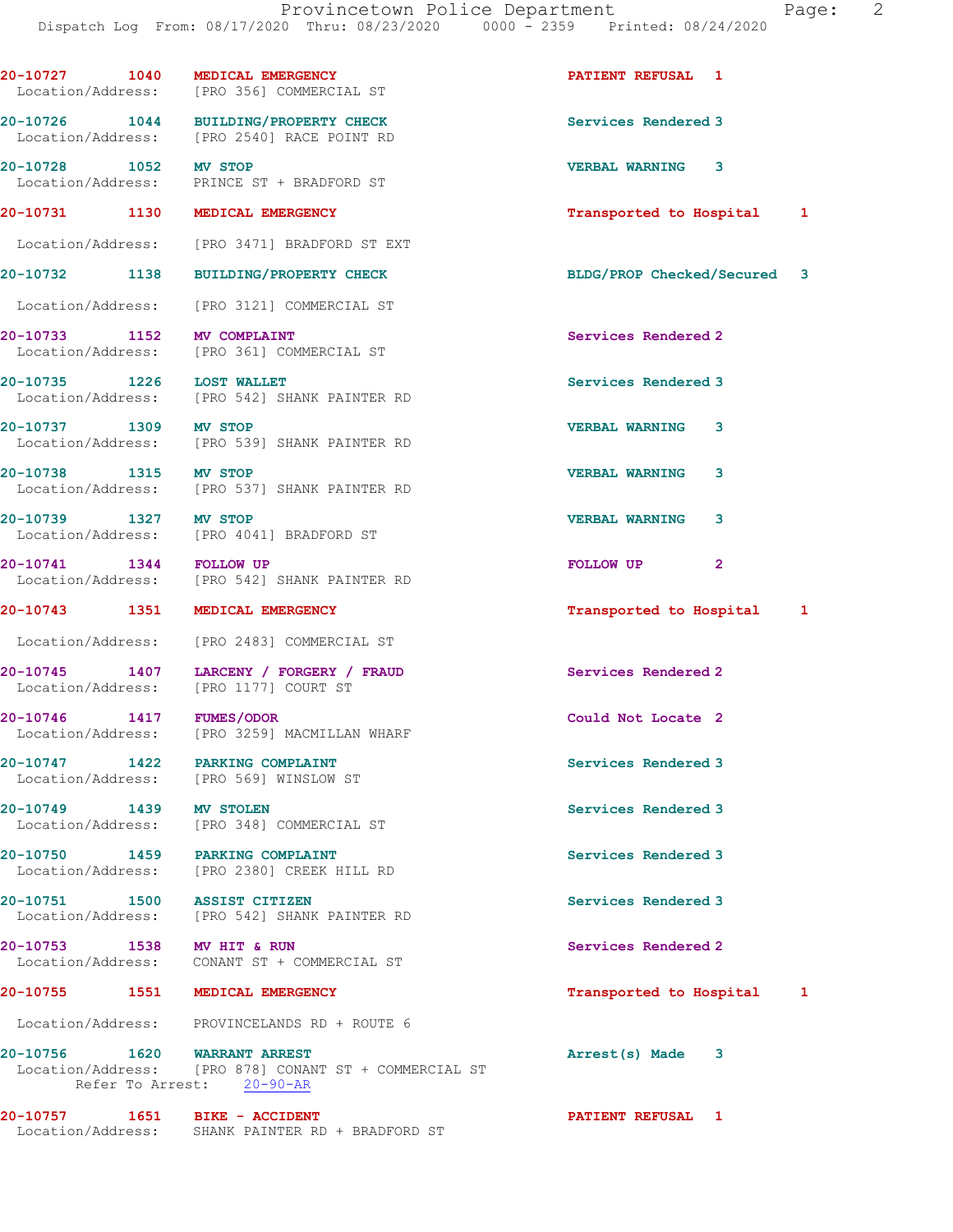| 20-10758          | 1706 |  | LOST BLACK/GOLD RING |                            |  | Services Rendered 3 |
|-------------------|------|--|----------------------|----------------------------|--|---------------------|
| Location/Address: |      |  |                      | [PRO 542] SHANK PAINTER RD |  |                     |

20-10760 1742 BUILDING/PROPERTY CHECK Services Rendered 3 Location/Address: [PRO 2898] JEROME SMITH RD

Location/Address: [PRO 516] RACE POINT RD

Location/Address: CEMETERY RD

20-10765 1908 LOST PROPERTY **1908 1999** Services Rendered 3 Location/Address: [PRO 2499] RACE POINT RD

Location/Address: [PRO 2977] COMMERCIAL ST

Location/Address: [PRO 744] BRADFORD ST

20-10773 2122 MV OBSERVANCE / ASSIGNMENT Services Rendered 3

Location/Address: [PRO 447] JEROME SMITH RD

Location/Address: [PRO 2052] COMMERCIAL ST

Location/Address: BROWNE ST

20-10777 2303 NOISE COMPLAINT Unfounded 3 Location/Address: [PRO 1242] PLEASANT ST

20-10778 2313 BUILDING/PROPERTY CHECK BLDG/PROP Checked/Secured 3 Location/Address: [PRO 554] TREMONT ST

Location/Address: [PRO 569] WINSLOW ST

## For Date: 08/18/2020 - Tuesday

|                                    | 20-10781 0011 BUILDING/PROPERTY CHECK<br>Location/Address: [PRO 433] RYDER ST EXT         | Services Rendered 3         |
|------------------------------------|-------------------------------------------------------------------------------------------|-----------------------------|
| 20-10783 0027 NOISE COMPLAINT      | Location/Address: [PRO 1510] BRADFORD ST                                                  | 3<br>SPOKEN TO              |
|                                    | 20-10784 0111 MV OBSERVANCE / ASSIGNMENT<br>Location/Address: CONWELL ST + HARRY KEMP WAY | Services Rendered 3         |
| 20-10785 0112 NOISE COMPLAINT      | Location/Address: [PRO 3430] COMMERCIAL ST                                                | 3<br>Unfounded              |
|                                    | 20-10786 0145 BUILDING/PROPERTY CHECK                                                     | BLDG/PROP Checked/Secured 3 |
|                                    | Location/Address: [PRO 488] MAYFLOWER ST                                                  |                             |
|                                    | 20-10787 0508 BUILDING/PROPERTY CHECK<br>Location/Address: [PRO 2490] PROVINCELANDS RD    | Services Rendered 3         |
|                                    | 20-10788 0527 BUILDING/PROPERTY CHECK<br>Location/Address: [PRO 2499] RACE POINT RD       | Services Rendered 3         |
| 20-10789 0637<br>Location/Address: | SERVICE CALL - POLICE<br>[PRO 516] RACE POINT RD                                          | Services Rendered 3         |

20-10763 1820 BIKE - ACCIDENT PATIENT REFUSAL 1 20-10764 1900 MEDICAL EMERGENCY Services Rendered 1

20-10770 2009 HAZARDS 20 Services Rendered 2

20-10771 2050 ASSIST CITIZEN Services Rendered 3

20-10775 2157 MEDICAL EMERGENCY Transported to Hospital 1

20-10776 2235 ASSIST CITIZEN Services Rendered 3

20-10780 2328 BUILDING/PROPERTY CHECK BLDG/PROP Checked/Secured 3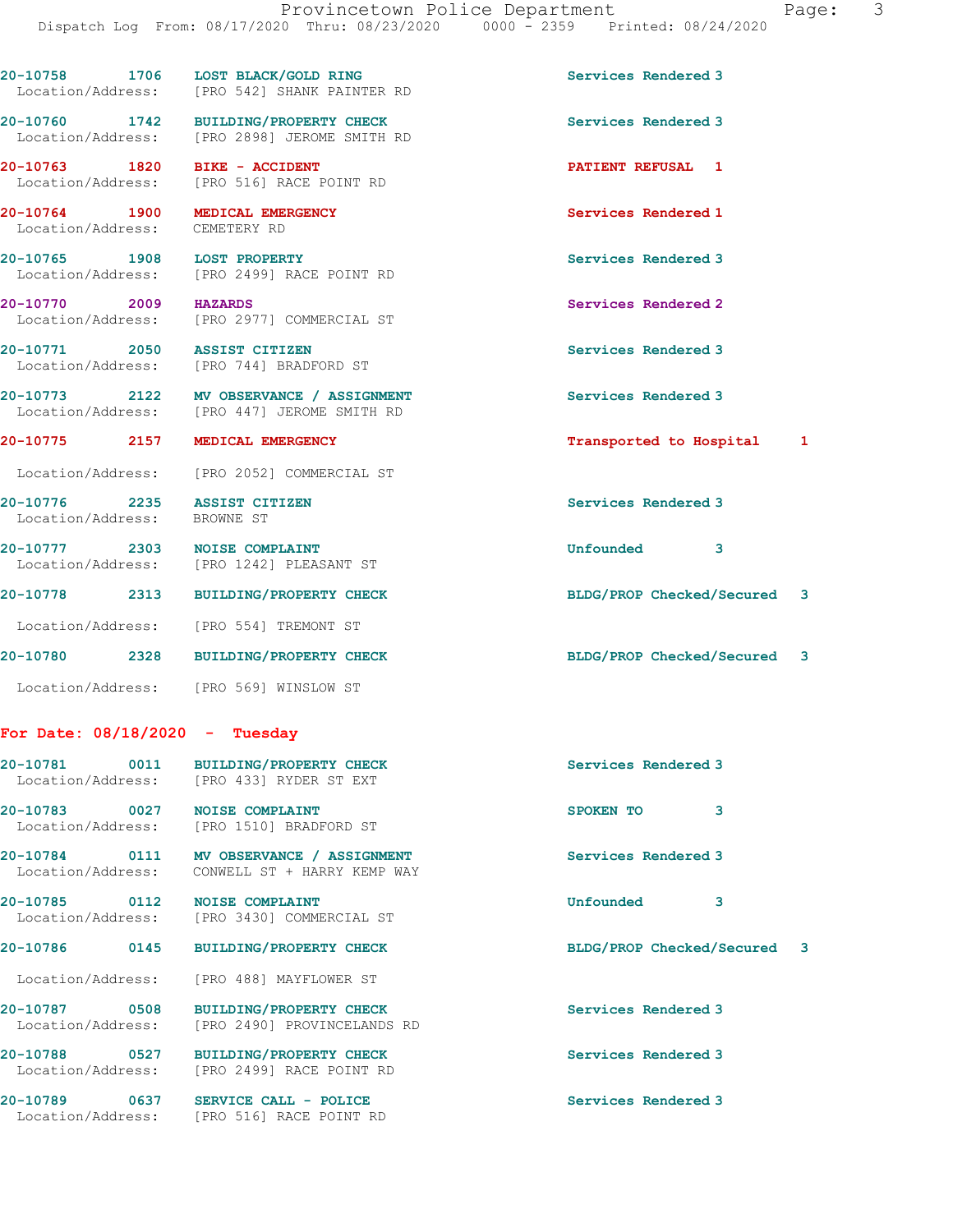|  | Provincetown Police Department<br>Dispatch Log From: 08/17/2020 Thru: 08/23/2020 0000 - 2359 Printed: 08/24/2020 |                             | 4<br>Page:   |
|--|------------------------------------------------------------------------------------------------------------------|-----------------------------|--------------|
|  | 20-10790 0649 SERVICE CALL - POLICE<br>Location/Address: [PRO 569] WINSLOW ST                                    | <b>GONE ON ARRIVAL 3</b>    |              |
|  | 20-10791 0756 MEDICAL EMERGENCY<br>Location/Address: [PRO 1185] COMMERCIAL ST                                    | Services Rendered 1         |              |
|  | 20-10793 0822 MEDICAL EMERGENCY<br>Location/Address: [PRO 1185] COMMERCIAL ST                                    | Services Rendered 1         |              |
|  | 20-10794 0839 ESCORT / TRANSPORT<br>Location/Address: [PRO 542] SHANK PAINTER RD<br>Refer To Arrest: 20-90-AR    | Services Rendered 3         |              |
|  | 20-10796 0949 MV COLLISION<br>Location/Address: [PRO 742] BRADFORD ST                                            | Services Rendered 1         |              |
|  | 20-10797 1007 SERVE WARRANT                                                                                      | <b>Transferred Custody</b>  | 3            |
|  | Location/Address: [PRO 542] SHANK PAINTER RD<br>Refer To Arrest: 20-92-AR                                        |                             |              |
|  | 20-10798 1008 BIKE - ACCIDENT                                                                                    | Transported to Hospital 1   |              |
|  | Location/Address: BRADFORD ST + PRISCILLA ALDEN RD                                                               |                             |              |
|  | 20-10799 1034 LARCENY / FORGERY / FRAUD<br>Location/Address: [PRO 3430] COMMERCIAL ST                            | Services Rendered 2         |              |
|  | 20-10802 1218 LANDLORD / TENANT                                                                                  | No Action Required          | $\mathbf{2}$ |
|  | Location/Address: [PRO 60] BRADFORD ST                                                                           |                             |              |
|  | 20-10803 1253 FOLLOW UP<br>Location/Address: [PRO 817] COMMERCIAL ST                                             | SPOKEN TO<br>$\mathbf{2}$   |              |
|  | 20-10805 1304 SERVICE CALL - POLICE<br>Location/Address: [PRO 105] COMMERCIAL ST                                 | Services Rendered 3         |              |
|  | 20-10807 1308 PARKING COMPLAINT<br>Location/Address: [PRO 956] HOWLAND ST                                        | SPOKEN TO<br>3              |              |
|  | 20-10808 1426 ASSIST DEPARTMENT / MUTUAL AID Referred to Other Agency                                            |                             | 3            |
|  | Location/Address: [PRO 2499] RACE POINT RD                                                                       |                             |              |
|  | 20-10810 1524 911 - GENERAL                                                                                      | Referred to Other Agency 1  |              |
|  | Location: WOOD END LIGHT HOUSE-> HERRING COVE                                                                    |                             |              |
|  | 20-10811 1528 MV OBSERVANCE / ASSIGNMENT                                                                         | No Action Required          | 3            |
|  | Location/Address: BRADFORD ST + HOWLAND ST                                                                       |                             |              |
|  | 20-10814 1718 MV DISABLED<br>Location/Address: ROUTE 6 + CONWELL ST                                              | <b>GONE ON ARRIVAL 2</b>    |              |
|  | 20-10816 1752 BUILDING/PROPERTY CHECK                                                                            | BLDG/PROP Checked/Secured 3 |              |
|  | Location/Address: [PRO 2500] COMMERCIAL ST                                                                       |                             |              |
|  | 20-10818 1827 SERVE WARRANT<br>Location/Address: [PRO 4015] COMMERCIAL ST                                        | Could Not Locate 3          |              |
|  | 20-10819 1905 BUILDING/PROPERTY CHECK                                                                            | BLDG/PROP Checked/Secured 3 |              |
|  | Location/Address: [PRO 3033] COMMERCIAL ST                                                                       |                             |              |
|  | 20-10820 1932 DISTURBANCE - FIGHT / ARGUMENT<br>Location/Address: [PRO 223] COMMERCIAL ST                        | Services Rendered 1         |              |
|  | 20-10821 1953 BIKE - GENERAL                                                                                     | Services Rendered 2         |              |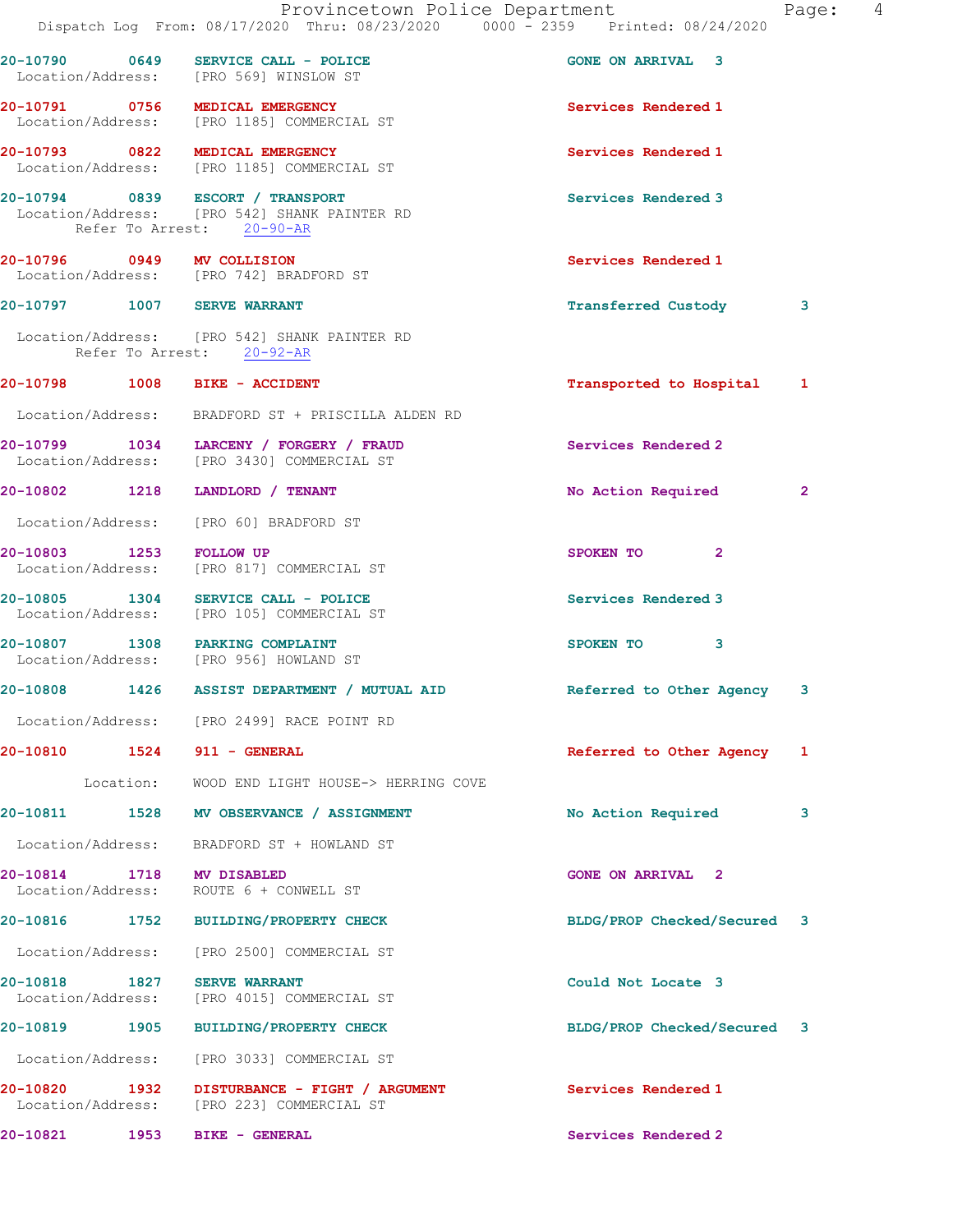|                                    | Provincetown Police Department<br>Dispatch Log From: 08/17/2020 Thru: 08/23/2020 0000 - 2359 Printed: 08/24/2020 |                             | 5<br>Page: |
|------------------------------------|------------------------------------------------------------------------------------------------------------------|-----------------------------|------------|
|                                    | Location/Address: COMMERCIAL ST + COTTAGE ST                                                                     |                             |            |
|                                    | 20-10823 2025 MV OBSERVANCE / ASSIGNMENT<br>Location/Address: [PRO 2513] ROUTE 6                                 | Services Rendered 3         |            |
| 20-10824 2030 MV STOP              | Location/Address: [PRO 2513] ROUTE 6                                                                             | <b>VERBAL WARNING</b><br>3  |            |
|                                    | 20-10825 2039 MEDICAL EMERGENCY                                                                                  | Transported to Hospital 1   |            |
|                                    | Location/Address: [PRO 2880] COURT ST                                                                            |                             |            |
| 20-10826 2102 MV STOP              | Location/Address: [PRO 2375] CONANT ST                                                                           | <b>VERBAL WARNING</b><br>3  |            |
| 20-10828 2119 MV STOP              | Location/Address: WINSLOW ST + BRADFORD ST                                                                       | <b>VERBAL WARNING</b><br>3  |            |
|                                    | 20-10829 2136 BUILDING/PROPERTY CHECK                                                                            | BLDG/PROP Checked/Secured 3 |            |
|                                    | Location/Address: [PRO 1952] COMMERCIAL ST                                                                       |                             |            |
| 20-10830 2136 ASSIST CITIZEN       | Location/Address: [PRO 3004] BRADFORD ST                                                                         | Services Rendered 3         |            |
| 20-10831 2139 NOISE COMPLAINT      | Location/Address: [PRO 2172] COMMERCIAL ST                                                                       | SPOKEN TO 3                 |            |
| 20-10832 2214 MV VANDALISM         | Location/Address: [PRO 526] RYDER ST EXT                                                                         | Services Rendered 2         |            |
|                                    | 20-10833 2317 BUILDING/PROPERTY CHECK                                                                            | BLDG/PROP Checked/Secured 3 |            |
|                                    | Location/Address: [PRO 3443] COMMERCIAL ST                                                                       |                             |            |
|                                    | 20-10834 2329 MEDICAL EMERGENCY                                                                                  | Transported to Hospital     | 1          |
|                                    | Location/Address: [PRO 106] COMMERCIAL ST                                                                        |                             |            |
|                                    | 20-10836 2334 BUILDING/PROPERTY CHECK                                                                            | BLDG/PROP Checked/Secured 3 |            |
|                                    | Location/Address: [PRO 440] HARRY KEMP WAY                                                                       |                             |            |
|                                    | 20-10837 2339 BUILDING/PROPERTY CHECK                                                                            | BLDG/PROP Checked/Secured 3 |            |
|                                    | Location/Address: [PRO 3033] COMMERCIAL ST                                                                       |                             |            |
|                                    | 20-10838 2343 MV OBSERVANCE / ASSIGNMENT<br>Location/Address: [PRO 2494] BRADFORD ST                             | Services Rendered 3         |            |
| For Date: $08/19/2020$ - Wednesday |                                                                                                                  |                             |            |
|                                    | 20-10840 0042 BUILDING/PROPERTY CHECK                                                                            | BLDG/PROP Checked/Secured 3 |            |
|                                    | Location/Address: [PRO 2492] WINSLOW ST                                                                          |                             |            |
|                                    | 20-10841 0053 BUILDING/PROPERTY CHECK                                                                            | BLDG/PROP Checked/Secured 3 |            |
|                                    | Location/Address: [PRO 2206] PILGRIMS LANDING                                                                    |                             |            |
| Location/Address:                  | 20-10842 0138 MV OBSERVANCE / ASSIGNMENT<br>ROUTE 6 + CONWELL ST                                                 | Services Rendered 3         |            |
|                                    | 20-10843 0139 BUILDING/PROPERTY CHECK<br>Location/Address: [PRO 433] RYDER ST EXT                                | Services Rendered 3         |            |
| 20-10844<br>0150                   | <b>BUILDING/PROPERTY CHECK</b>                                                                                   | BLDG/PROP Checked/Secured 3 |            |

Location/Address: [PRO 569] WINSLOW ST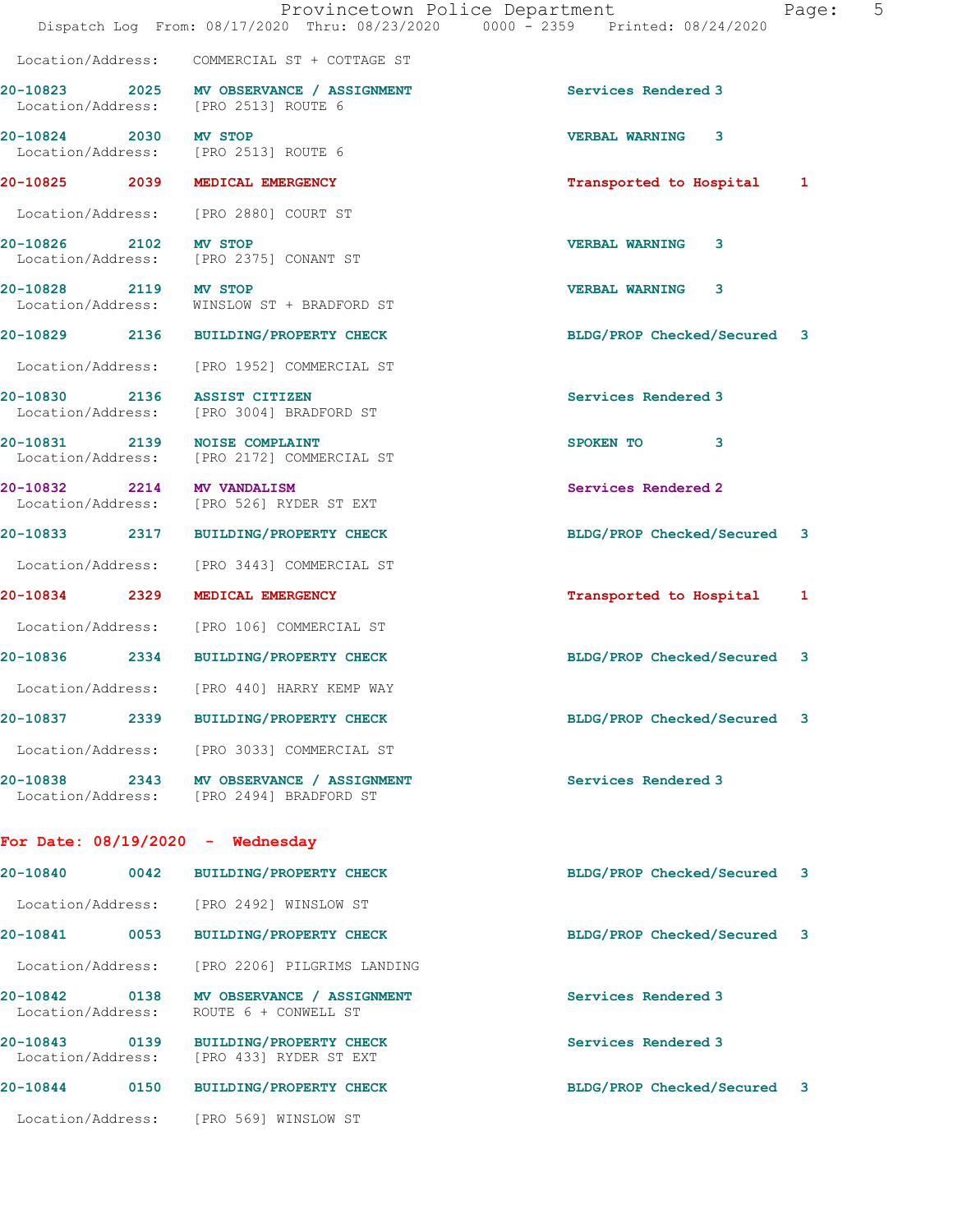| qе |  | n |
|----|--|---|
|    |  |   |

|                                                               |                                                                                            | Dispatch Log From: 08/17/2020 Thru: 08/23/2020 0000 - 2359 Printed: 08/24/2020 |
|---------------------------------------------------------------|--------------------------------------------------------------------------------------------|--------------------------------------------------------------------------------|
|                                                               | 20-10845 0323 DISTURBANCE - FIGHT / ARGUMENT<br>Location/Address: [PRO 3094] COMMERCIAL ST | SPOKEN TO 1                                                                    |
|                                                               | 20-10846 0415 BUILDING/PROPERTY CHECK                                                      | BLDG/PROP Checked/Secured 3                                                    |
|                                                               | Location/Address: [PRO 516] RACE POINT RD                                                  |                                                                                |
|                                                               | 20-10847 0608 BUILDING/PROPERTY CHECK                                                      | BLDG/PROP Checked/Secured 3                                                    |
|                                                               | Location/Address: [PRO 2520] PRINCE ST                                                     |                                                                                |
| 20-10848 0611 MV STOP                                         | Location/Address: [PRO 2577] BRADFORD ST                                                   | <b>VERBAL WARNING 3</b>                                                        |
|                                                               | 20-10849 0650 SERVICE CALL - POLICE<br>Location/Address: [PRO 516] RACE POINT RD           | Services Rendered 3                                                            |
|                                                               | 20-10850 0651 BY-LAW VIOLATION<br>Location/Address: [PRO 272] COMMERCIAL ST                | <b>VERBAL WARNING</b><br>$\mathbf{2}$                                          |
|                                                               | 20-10851 0808 SERVICE CALL - POLICE<br>Location/Address: [PRO 165] COMMERCIAL ST           | SPOKEN TO<br>3                                                                 |
| 20-10852 0826 SERVE WARRANT                                   | Location/Address: [PRO 2338] SANDY HILL LN                                                 | Could Not Locate 3                                                             |
| 20-10854 0859 MV STOP<br>Location/Address: [PRO 2479] ROUTE 6 |                                                                                            | <b>VERBAL WARNING 3</b>                                                        |
| 20-10855 0903 MV STOP                                         |                                                                                            | Citation / Warning Issued 3                                                    |
| Location/Address: [PRO 2513] ROUTE 6                          |                                                                                            |                                                                                |
|                                                               | 20-10858 0918 MV OBSERVANCE / ASSIGNMENT<br>Location/Address: PRINCE ST + BRADFORD ST      | Services Rendered 3                                                            |
|                                                               | 20-10857 0928 BUILDING/PROPERTY CHECK<br>Location/Address: [PRO 2540] RACE POINT RD        | Services Rendered 3                                                            |
| 20-10859 0933 MV STOP<br>Location/Address: [PRO 2479] ROUTE 6 |                                                                                            | <b>VERBAL WARNING 3</b>                                                        |
| 20-10860 0956 MEDICAL EMERGENCY                               |                                                                                            | Transported to Hospital 1                                                      |
|                                                               | Location/Address: [PRO 1892] SHANK PAINTER RD                                              |                                                                                |
|                                                               | 20-10862 1003 SERVICE CALL - POLICE<br>Location/Address: [PRO 2645] SHANK PAINTER RD       | Services Rendered 3                                                            |
|                                                               | 20-10863 1033 BUILDING/PROPERTY CHECK<br>Location/Address: [PRO 3430] COMMERCIAL ST        | Services Rendered 3                                                            |
|                                                               | 20-10864 1037 ASSIST DEPARTMENT / MUTUAL AID                                               | Referred to Other Agency<br>3                                                  |
| Location/Address: [PRO 3440] ROUTE 6                          |                                                                                            |                                                                                |
|                                                               | 20-10868 1243 BUILDING/PROPERTY CHECK<br>Location/Address: [PRO 2206] PILGRIMS LANDING     | Services Rendered 3                                                            |
|                                                               | 20-10869 1243 LARCENY / FORGERY / FRAUD<br>Location/Address: [PRO 848] COMMERCIAL ST       | SPOKEN TO<br>$\mathbf{2}$                                                      |
| 20-10870 1254 MEDICAL EMERGENCY                               |                                                                                            | Transported to Hospital 1                                                      |
|                                                               | Location/Address: [PRO 517] RACE POINT RD                                                  |                                                                                |
|                                                               | 20-10871 1300 SERVICE CALL - POLICE<br>Location/Address: [PRO 3296] SHANK PAINTER RD       | Services Rendered 3                                                            |
| 20-10872 1322 COMPLAINT - GENERAL                             | Location/Address: [PRO 363] COMMERCIAL ST                                                  | SPOKEN TO<br>3                                                                 |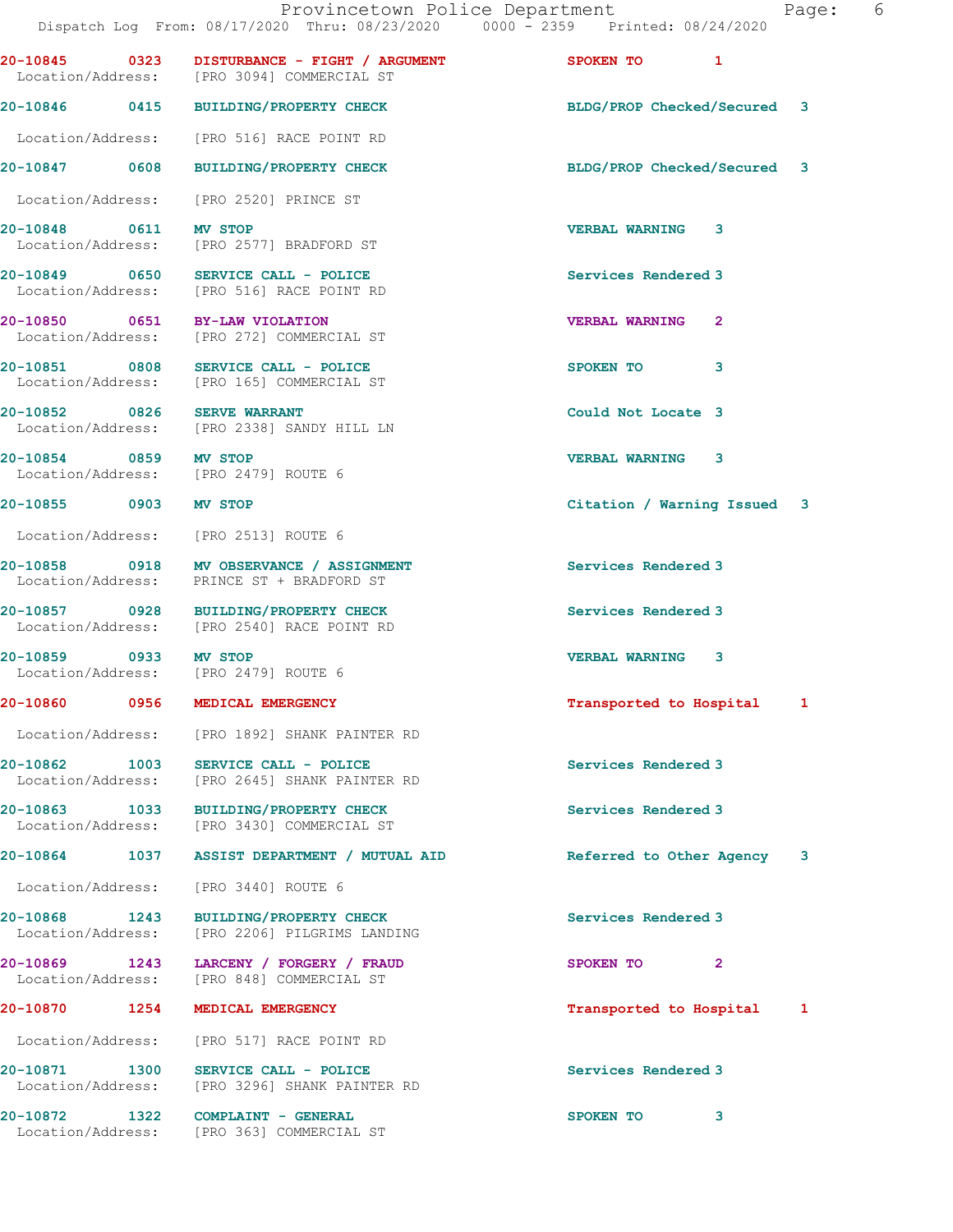Provincetown Police Department Page: 7 Dispatch Log From: 08/17/2020 Thru: 08/23/2020 0000 - 2359 Printed: 08/24/2020 20-10874 1415 MEDICAL EMERGENCY Transported to Hospital 1 Location/Address: [PRO 1493] UPPER MILLER HILL RD 20-10875 1415 911 - GENERAL 1 No Action Required 1 Location/Address: [PRO 542] SHANK PAINTER RD 20-10877 1426 GENERAL INFO Services Rendered 3 Location/Address: [PRO 175] COMMERCIAL ST 20-10876 1430 MV DISABLED 20-10876 No Action Required 2 Location/Address: ROUTE 6 + CONWELL ST 20-10878 1450 GENERAL INFO 20 No Action Required 3 Location/Address: [PRO 542] SHANK PAINTER RD 20-10882 1528 HARASSMENT / THREATS Services Rendered 2 Location/Address: [PRO 526] RYDER ST EXT 20-10883 1539 ASSAULT SPOKEN TO 1 Location/Address: [PRO 2549] WEST VINE ST 20-10884 1551 HAZARDS Services Rendered 2 Location/Address: [PRO 395] COMMERCIAL ST 20-10885 1614 BUILDING/PROPERTY CHECK Services Rendered 3 Location/Address: [PRO 2483] COMMERCIAL ST 20-10890 1622 FOLLOW UP Services Rendered 2 Location/Address: [PRO 542] SHANK PAINTER RD 20-10889 1632 MV COMPLAINT Services Rendered 2 Location/Address: ARCH ST + BRADFORD ST 20-10887 1643 MV OBSERVANCE / ASSIGNMENT No Action Required 3 Location/Address: ROUTE 6 + CONWELL ST 20-10891 1647 MV HIT & RUN Services Rendered 2 Location/Address: [PRO 750] BRADFORD ST 20-10895 1755 FOLLOW UP 30 and 200 Services Rendered 2 Location/Address: [PRO 542] SHANK PAINTER RD 20-10893 1756 MV COLLISION PATIENT REFUSAL 1 Location/Address: CONWELL ST + BRADFORD ST Refer To Accident: 20-52-AC

20-10898 1904 MV OBSERVANCE / ASSIGNMENT Services Rendered 3 Location/Address: BRADFORD ST + RYDER ST

20-10899 2000 BUILDING/PROPERTY CHECK Services Rendered 3 Location/Address: [PRO 3259] MACMILLAN WHARF

20-10901 2022 MV STOP VERBAL WARNING 3 Location/Address: OLD ANN PAGE WAY + CONWELL ST

20-10904 2107 BUILDING/PROPERTY CHECK BLDG/PROP Checked/Secured 3

Location/Address: [PRO 175] COMMERCIAL ST

20-10906 2142 NOISE COMPLAINT **SPOKEN TO** 3 Location/Address: [PRO 284] COMMERCIAL ST

20-10907 2207 MV STOP 2001 2001 2002 2003 2004 2207 2207 2207 2207 23 Location: [PRO 3431] LOPES SQUARE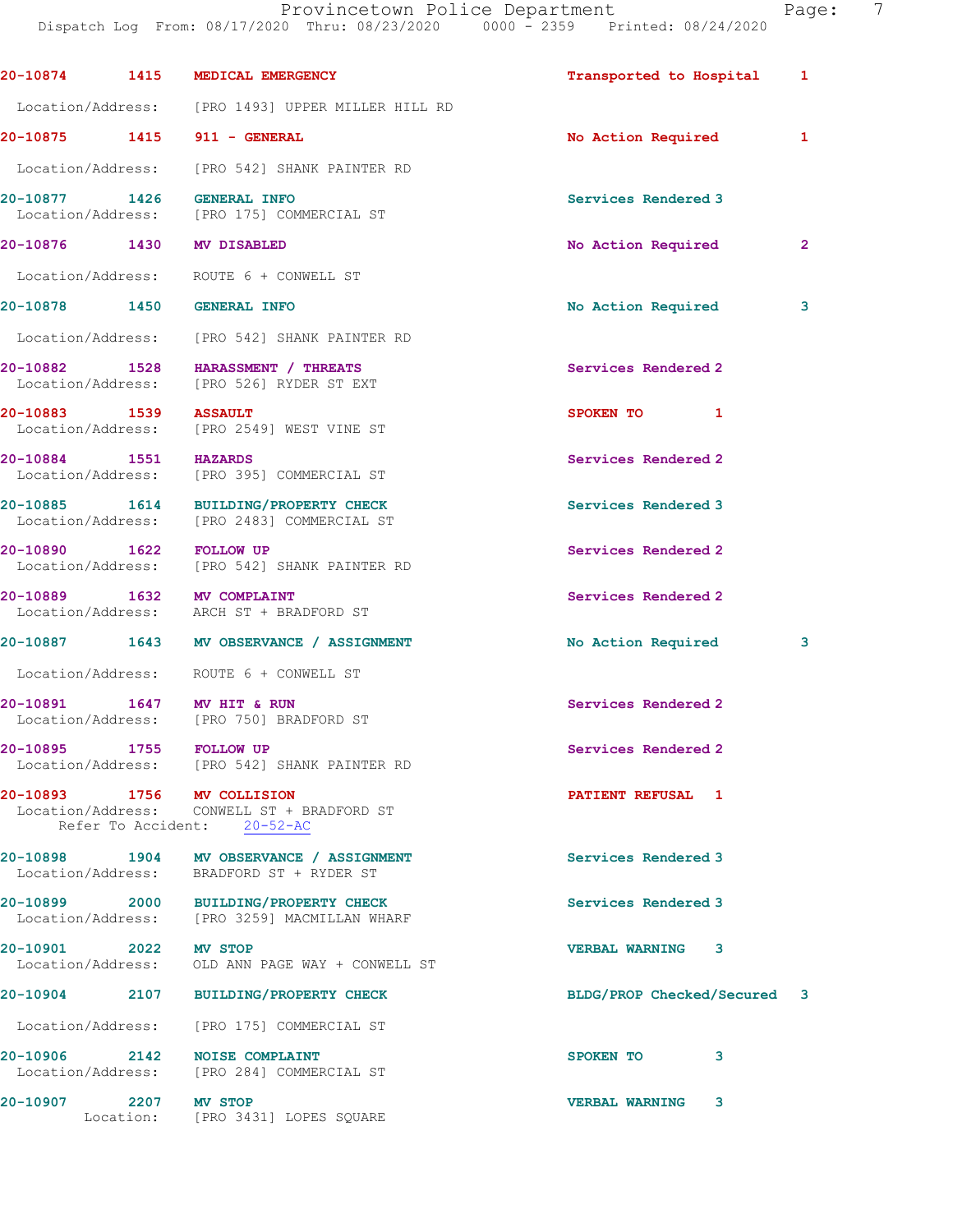|                                                         | Provincetown Police Department<br>Dispatch Log From: 08/17/2020 Thru: 08/23/2020 0000 - 2359 Printed: 08/24/2020 |                             |              | Page: | 8 <sup>8</sup> |
|---------------------------------------------------------|------------------------------------------------------------------------------------------------------------------|-----------------------------|--------------|-------|----------------|
|                                                         | 20-10909 2316 BUILDING/PROPERTY CHECK                                                                            | BLDG/PROP Checked/Secured 3 |              |       |                |
|                                                         | Location/Address: [PRO 99] COMMERCIAL ST                                                                         |                             |              |       |                |
|                                                         | 20-10910 2326 NOISE COMPLAINT<br>Location/Address: [PRO 1625] COMMERCIAL ST                                      | Services Rendered 3         |              |       |                |
|                                                         | 20-10911 2331 MEDICAL EMERGENCY<br>Location/Address: [PRO 542] SHANK PAINTER RD<br>Refer To Arrest: 20-93-AR     | Services Rendered 1         |              |       |                |
| 20-10912 2336 FOLLOW UP                                 | Location/Address: [PRO 3276] COMMERCIAL ST                                                                       | Services Rendered 2         |              |       |                |
| 20-10914 2346 MV STOP                                   | Location/Address: [PRO 4119] COMMERCIAL ST                                                                       | <b>VERBAL WARNING 3</b>     |              |       |                |
| 20-10915 2350 MV STOP                                   | Location/Address: [PRO 285] COMMERCIAL ST                                                                        | <b>VERBAL WARNING 3</b>     |              |       |                |
| For Date: $08/20/2020 -$ Thursday                       |                                                                                                                  |                             |              |       |                |
| 20-10917 0010 FOLLOW UP<br>Location/Address: GOSNOLD ST |                                                                                                                  | FOLLOW UP                   | $\mathbf{2}$ |       |                |
|                                                         | 20-10918 0021 NOISE COMPLAINT<br>Location/Address: [PRO 2931] COMMERCIAL ST                                      | Services Rendered 3         |              |       |                |
|                                                         | 20-10920 0045 MEDICAL EMERGENCY<br>Location/Address: [PRO 542] SHANK PAINTER RD<br>Refer To Arrest: 20-93-AR     | Services Rendered 1         |              |       |                |
|                                                         | 20-10922 0137 BUILDING/PROPERTY CHECK<br>Location/Address: [PRO 2492] WINSLOW ST                                 | Services Rendered 3         |              |       |                |
|                                                         | 20-10923 0142 BUILDING/PROPERTY CHECK                                                                            | BLDG/PROP Checked/Secured 3 |              |       |                |
|                                                         | Location/Address: [PRO 269] COMMERCIAL ST                                                                        |                             |              |       |                |
| 20-10924 0151 ALARM - FIRE                              | Location/Address: [PRO 204] COMMERCIAL ST                                                                        | False Alarm 1               |              |       |                |
|                                                         | 20-10925 0524 BUILDING/PROPERTY CHECK<br>Location/Address: [PRO 537] SHANK PAINTER RD                            | Services Rendered 3         |              |       |                |
|                                                         | 20-10926 0548 MV OBSERVANCE / ASSIGNMENT<br>Location/Address: SNAIL RD + COMMERCIAL ST                           | Services Rendered 3         |              |       |                |
|                                                         | 20-10927 0641 SERVICE CALL - POLICE<br>Location/Address: [PRO 516] RACE POINT RD                                 | Services Rendered 3         |              |       |                |
|                                                         | 20-10928 0739 SERVICE CALL - POLICE<br>Location/Address: [PRO 804] COMMERCIAL ST                                 | Services Rendered 3         |              |       |                |
|                                                         | 20-10929 0817 BUILDING/PROPERTY CHECK<br>Location/Address: [PRO 2206] PILGRIMS LANDING                           | Services Rendered 3         |              |       |                |
|                                                         | 20-10931 0840 ESCORT / TRANSPORT<br>Location/Address: [PRO 1645] HARRY KEMP WAY                                  | Services Rendered 3         |              |       |                |
|                                                         | 20-10930 0843 BUILDING/PROPERTY CHECK<br>Location/Address: [PRO 3259] MACMILLAN WHARF                            | Services Rendered 3         |              |       |                |
| 20-10934 0935 ANIMAL CALL                               | Location/Address: [PRO 1536] COMMERCIAL ST                                                                       | Services Rendered 2         |              |       |                |
|                                                         | 20-10935 0953 DISTURBANCE - FIGHT / ARGUMENT<br>Location/Address: [PRO 3430] COMMERCIAL ST                       | SPOKEN TO 1                 |              |       |                |
| 20-10938 1000                                           | ANIMAL CALL                                                                                                      | Services Rendered 2         |              |       |                |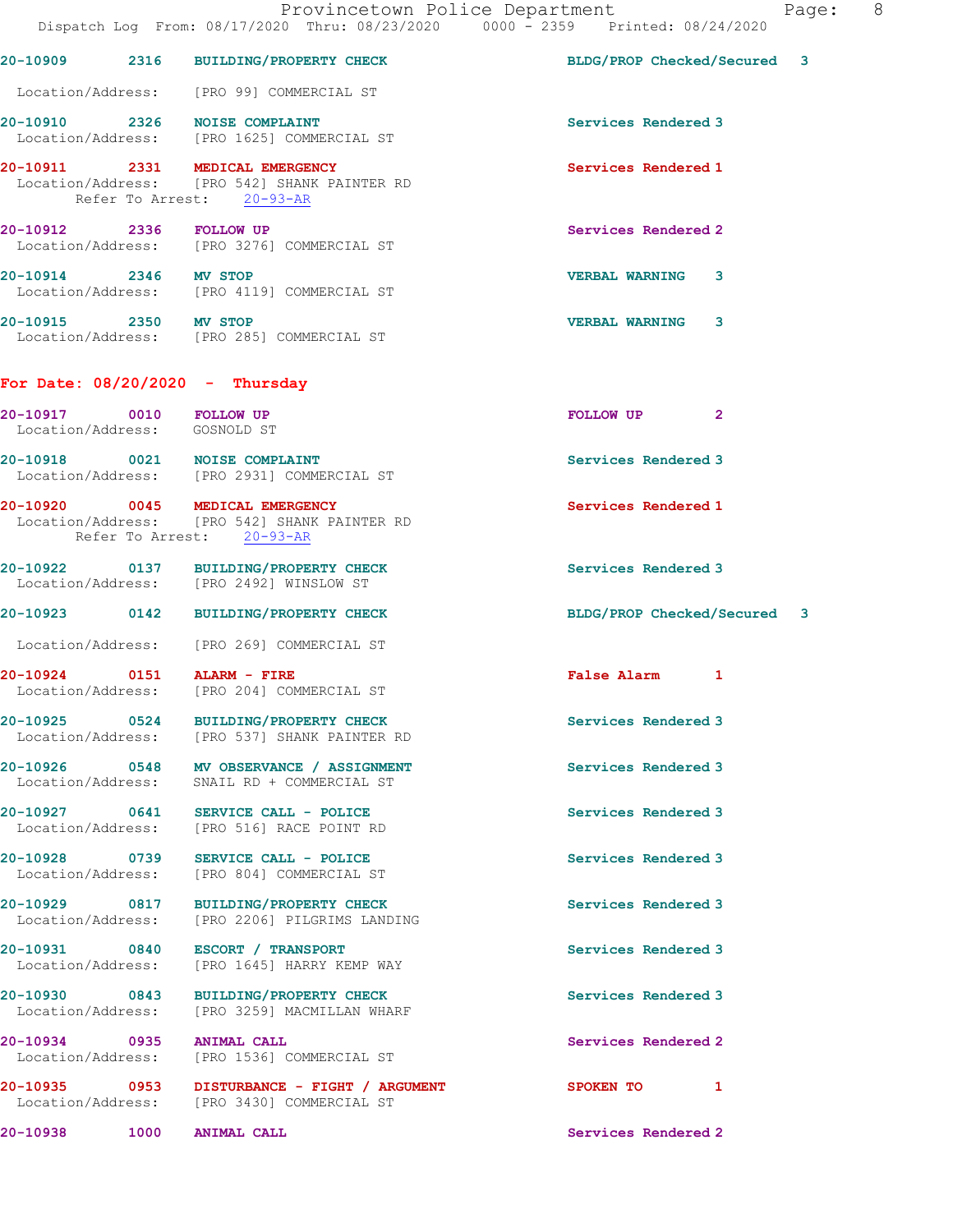|                       | Dispatch Log From: 08/17/2020 Thru: 08/23/2020 0000 - 2359 Printed: 08/24/2020                         | Provincetown Police Department<br>Page: | $\overline{9}$ |
|-----------------------|--------------------------------------------------------------------------------------------------------|-----------------------------------------|----------------|
|                       | Location/Address: [PRO 3259] MACMILLAN WHARF                                                           |                                         |                |
|                       | 20-10936 1006 BUILDING/PROPERTY CHECK<br>Location/Address: [PRO 60] BRADFORD ST                        | Services Rendered 3                     |                |
|                       | 20-10937 1025 BUILDING/PROPERTY CHECK                                                                  | BLDG/PROP Checked/Secured 3             |                |
|                       | Location/Address: [PRO 3287] ROUTE 6                                                                   |                                         |                |
|                       | 20-10949 1045 MV OBSERVANCE / ASSIGNMENT<br>Location/Address: ROUTE 6 + SNAIL RD                       | Services Rendered 3                     |                |
|                       | 20-10940 1047 ANIMAL CALL<br>Location/Address: [PRO 383] COMMERCIAL ST                                 | Services Rendered 2                     |                |
|                       | 20-10942 1050 PARKING COMPLAINT                                                                        | No Action Required<br>3                 |                |
|                       | Location/Address: [PRO 638] COMMERCIAL ST                                                              |                                         |                |
| 20-10943 1105 MV STOP | Location/Address: [PRO 2479] ROUTE 6                                                                   | <b>VERBAL WARNING 3</b>                 |                |
|                       | 20-10944 1128 PARKING COMPLAINT<br>Location/Address: [PRO 357] COMMERCIAL ST                           | SPOKEN TO<br>3                          |                |
|                       | 20-10945 1138 MEDICAL EMERGENCY<br>Location/Address: [PRO 542] SHANK PAINTER RD                        | Services Rendered 1                     |                |
|                       | 20-10946 1151 PARKING COMPLAINT<br>Location/Address: STANDISH ST + CEMETERY RD                         | <b>GONE ON ARRIVAL 3</b>                |                |
|                       | 20-10947 1159 PARKING COMPLAINT                                                                        | Citation / Warning Issued 3             |                |
|                       | Location/Address: [PRO 2520] PRINCE ST                                                                 |                                         |                |
|                       | 20-10950 1213 MV COMPLAINT<br>Location/Address: [PRO 2521] ROUTE 6                                     | SPOKEN TO 2                             |                |
|                       | 20-10951 1301 MV COLLISION<br>Location/Address: [PRO 146] COMMERCIAL ST<br>Refer To Accident: 20-53-AC | Services Rendered 1                     |                |
|                       | 20-10953 1334 GENERAL INFO<br>Location/Address: RYDER ST + COMMERCIAL ST                               | Services Rendered 3                     |                |
|                       | 20-10954 1352 ANIMAL CALL<br>Location/Address: [PRO 336] COMMERCIAL ST                                 | SPOKEN TO<br>$\mathbf{2}$               |                |
|                       | 20-10957 1503 ANIMAL CALL<br>Location/Address: [PRO 1178] PLEASANT ST                                  | Services Rendered 2                     |                |
|                       | 20-10958 1519 BUILDING/PROPERTY CHECK<br>Location/Address: [PRO 3259] MACMILLAN WHARF                  | Services Rendered 3                     |                |
|                       | 20-10959 1525 MEDICAL EMERGENCY                                                                        | Transported to Hospital 1               |                |
|                       | Location/Address: PROVINCELANDS RD                                                                     |                                         |                |
|                       | 20-10960 1554 MV COMPLAINT<br>Location/Address: [PRO 3296] SHANK PAINTER RD                            | <b>GONE ON ARRIVAL 2</b>                |                |
|                       | 20-10962 1617 COMPLAINT - GENERAL                                                                      | No Action Required<br>3                 |                |
|                       | Location/Address: [PRO 1952] COMMERCIAL ST                                                             |                                         |                |
|                       | 20-10968 1645 PARKING COMPLAINT<br>Location/Address: [PRO 63] BRADFORD ST EXT                          | Services Rendered 3                     |                |
|                       | 20-10964 1655 MEDICAL EMERGENCY                                                                        | Transported to Hospital<br>1            |                |
|                       | Location/Address: [PRO 3222] ALDEN ST                                                                  |                                         |                |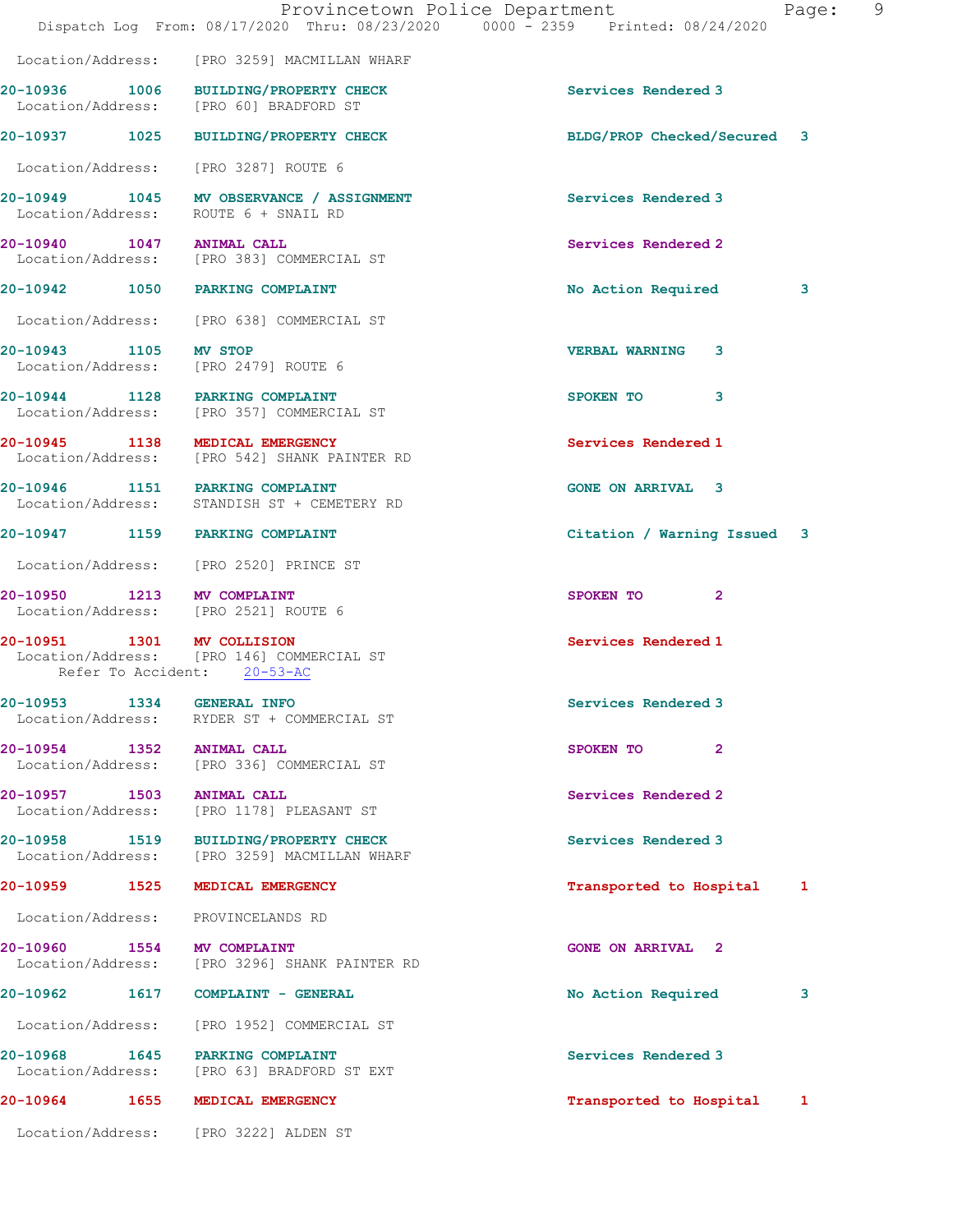|                       | 20-10965 1659 NOISE COMPLAINT<br>Location/Address: [PRO 3146] NELSON AVE                                                     | SPOKEN TO 3                 |
|-----------------------|------------------------------------------------------------------------------------------------------------------------------|-----------------------------|
|                       | 20-10967 1708 LOST PROPERTY<br>Location/Address: [PRO 542] SHANK PAINTER RD                                                  | Services Rendered 3         |
|                       | 20-10969 1745 PARKING COMPLAINT<br>Location/Address: [PRO 1649] MONTELLO ST                                                  | <b>GONE ON ARRIVAL 3</b>    |
|                       | 20-10970 1808 MV HIT & RUN<br>Location/Address: [PRO 3456] RYDER ST EXT<br>Refer To Accident: 20-54-AC                       | Services Rendered 2         |
| 20-10972 1847 MV STOP | Location/Address: [PRO 3313] STANDISH ST                                                                                     | <b>VERBAL WARNING 3</b>     |
|                       | 20-10973 1938 MEDICAL EMERGENCY                                                                                              | Transported to Hospital 1   |
|                       | Location/Address: [PRO 3222] ALDEN ST                                                                                        |                             |
|                       | 20-10978 2004 DISTURBANCE - FIGHT / ARGUMENT<br>Location/Address: [PRO 2033] JEROME SMITH RD                                 | Services Rendered 1         |
|                       | 20-10974 2021 ASSIST DEPARTMENT / MUTUAL AID                                                                                 | Referred to Other Agency 3  |
|                       | Location/Address: [TRU 310] ROUTE 6                                                                                          |                             |
| 20-10979 2051 MV STOP | Location/Address: [PRO 606] CONWELL ST                                                                                       | <b>VERBAL WARNING</b><br>3  |
|                       | 20-10981 2151 NOISE COMPLAINT<br>Location/Address: COMMERCIAL ST                                                             | SPOKEN TO<br>3              |
|                       | 20-10983 2256 DISTURBANCE - FIGHT / ARGUMENT<br>Location/Address: [PRO 781] CAPTAIN BERTIES WAY<br>Refer To Arrest: 20-94-AR | Arrest(s) Made 1            |
|                       | 20-10985 2341 MEDICAL EMERGENCY                                                                                              | Transported to Hospital 1   |
|                       | Location/Address: [PRO 1543] COMMERCIAL ST                                                                                   |                             |
|                       | 20-10986 2359 BUILDING/PROPERTY CHECK                                                                                        | BLDG/PROP Checked/Secured 3 |
|                       | Location/Address: [PRO 175] COMMERCIAL ST                                                                                    |                             |
|                       | For Date: $08/21/2020 -$ Friday                                                                                              |                             |
|                       | 20-10987 0002 MEDICAL EMERGENCY<br>Location/Address: [PRO 542] SHANK PAINTER RD                                              | Services Rendered 1         |
|                       | 20-10988 0015 NOISE COMPLAINT<br>Location/Address: [PRO 1484] MONTELLO ST                                                    | SPOKEN TO<br>3              |
|                       | 20-10989 0114 NOISE COMPLAINT<br>Location/Address: [PRO 1381] FRANKLIN ST                                                    | 3<br>SPOKEN TO              |
| 20-10990 0138 MV STOP | Location/Address: RYDER ST + COMMERCIAL ST                                                                                   | <b>VERBAL WARNING</b><br>3  |
|                       | 20-10991 0142 SUSPICIOUS ACTIVITY<br>Location/Address: [PRO 526] RYDER ST EXT                                                | Services Rendered 2         |
| 20-10992              | 0148 MV OBSERVANCE / ASSIGNMENT                                                                                              | Services Rendered 3         |

Location/Address: [PRO 4041] BRADFORD ST

20-10993 0223 BUILDING/PROPERTY CHECK BLDG/PROP Checked/Secured 3

Location/Address: [PRO 569] WINSLOW ST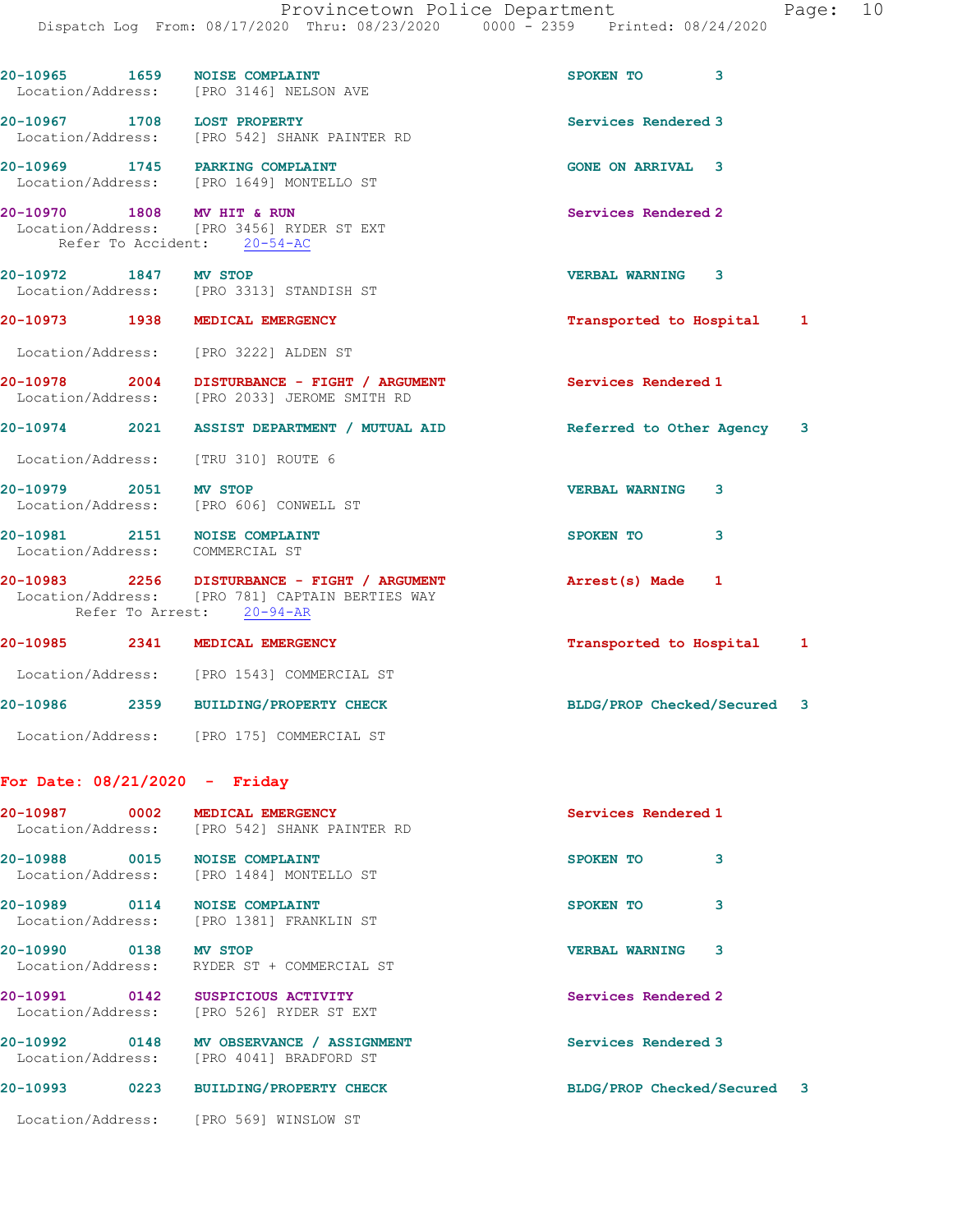| 20-10994 0403 ALARM - FIRE                      | Location/Address: [PRO 1185] COMMERCIAL ST                                                                    | False Alarm 1               |              |  |
|-------------------------------------------------|---------------------------------------------------------------------------------------------------------------|-----------------------------|--------------|--|
|                                                 | 20-10995 0459 MEDICAL EMERGENCY                                                                               | Transported to Hospital 1   |              |  |
|                                                 | Location/Address: [PRO 116] COMMERCIAL ST                                                                     |                             |              |  |
|                                                 | 20-10996 0558 BUILDING/PROPERTY CHECK<br>Location/Address: [PRO 3259] MACMILLAN WHARF                         | Services Rendered 3         |              |  |
|                                                 | 20-10997 0603 BUILDING/PROPERTY CHECK                                                                         | BLDG/PROP Checked/Secured 3 |              |  |
|                                                 | Location/Address: [PRO 3259] MACMILLAN WHARF                                                                  |                             |              |  |
|                                                 | 20-10998 0632 SERVICE CALL - POLICE<br>Location/Address: [PRO 516] RACE POINT RD                              | Services Rendered 3         |              |  |
| 20-10999 0739 FOLLOW UP                         | Location/Address: [PRO 105] COMMERCIAL ST                                                                     | SPOKEN TO 2                 |              |  |
|                                                 | 20-11000 0815 MEDICAL EMERGENCY<br>Location/Address: OLD ANN PAGE WAY                                         | Services Rendered 1         |              |  |
|                                                 | 20-11001 0822 ESCORT / TRANSPORT<br>Location/Address: [PRO 542] SHANK PAINTER RD<br>Refer To Arrest: 20-94-AR | Services Rendered 3         |              |  |
|                                                 | $20-11002$ 0826 COMPLAINT - GENERAL<br>Location/Address: [PRO 1135] UPPER MILLER HILL RD                      | SPOKEN TO                   | 3            |  |
|                                                 | 20-11003 0909 FOLLOW UP<br>Location/Address: OLD ANN PAGE WAY                                                 | SPOKEN TO                   | $\mathbf{2}$ |  |
|                                                 | 20-11005 0951 MEDICAL EMERGENCY<br>Location/Address: COMMERCIAL ST                                            | PATIENT REFUSAL 1           |              |  |
|                                                 | 20-11007 1004 PARKING COMPLAINT<br>Location/Address: [PRO 1178] PLEASANT ST                                   | <b>GONE ON ARRIVAL 3</b>    |              |  |
|                                                 | 20-11010 1133 SERVICE CALL - POLICE<br>Location/Address: [PRO 537] SHANK PAINTER RD                           | Services Rendered 3         |              |  |
|                                                 | 20-11011 1133 SERVICE CALL - POLICE<br>Location/Address: [PRO 3777] CONWELL ST                                | Services Rendered 3         |              |  |
| Location/Address: RYDER ST EXT                  | 20-11009 1138 BUILDING/PROPERTY CHECK                                                                         | Services Rendered 3         |              |  |
| 20-11012 1143 ANIMAL CALL                       | Location/Address: [PRO 1865] COMMERCIAL ST                                                                    | Services Rendered 2         |              |  |
|                                                 | 20-11013 1200 MV OBSERVANCE / ASSIGNMENT<br>Location/Address: HIGH POLE HILL + BRADFORD ST                    | Services Rendered 3         |              |  |
| 20-11015 1216 GENERAL INFO                      | Location/Address: [PRO 542] SHANK PAINTER RD                                                                  | Services Rendered 3         |              |  |
| 20-11019 1322                                   | SERVICE CALL - POLICE<br>Location/Address: [PRO 3296] SHANK PAINTER RD                                        | Services Rendered 3         |              |  |
| 20-11020 1323 FIRE - OTHER<br>Location/Address: | [PRO 217] COMMERCIAL ST                                                                                       | Extinguished 1              |              |  |
| 20-11018 1325                                   | BUILDING/PROPERTY CHECK<br>Location/Address: [PRO 539] SHANK PAINTER RD                                       | Services Rendered 3         |              |  |
|                                                 | 20-11021 1327 MEDICAL EMERGENCY<br>Location/Address: [PRO 530] SHANK PAINTER RD                               | Services Rendered 1         |              |  |
|                                                 | 20-11022 1341 SUSPICIOUS ACTIVITY<br>Location/Address: [PRO 75] CAPTAIN BERTIES WAY                           | Services Rendered 2         |              |  |
|                                                 |                                                                                                               |                             |              |  |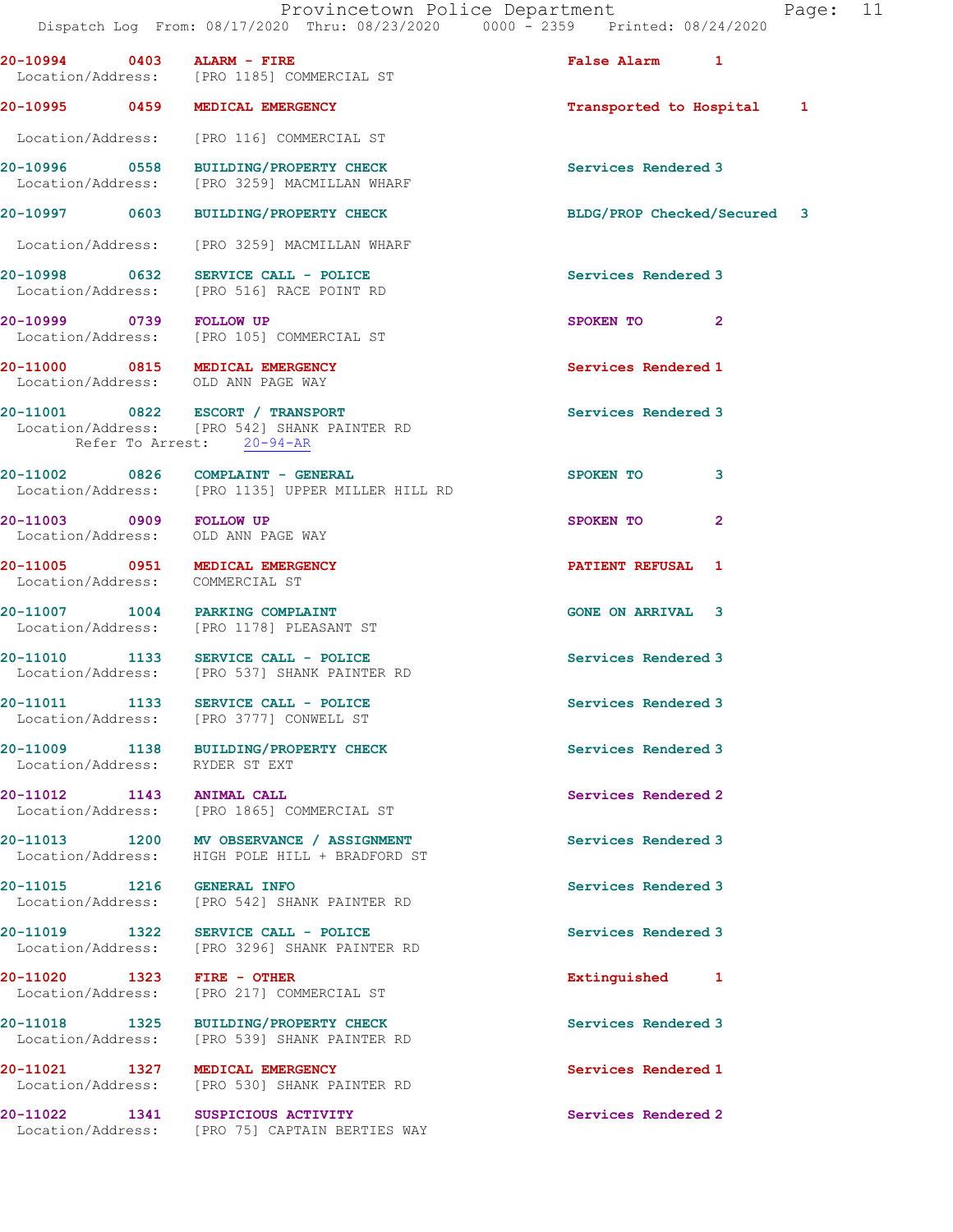Dispatch Log From: 08/17/2020 Thru: 08/23/2020 0000 - 2359 Printed: 08/24/2020 20-11023 1343 ANIMAL CALL Citation / Warning Issued 2 Location/Address: [PRO 595] BRADFORD ST 20-11024 1403 LARCENY / FORGERY / FRAUD Services Rendered 2 Location/Address: [PRO 569] WINSLOW ST 20-11025 1404 VANDALISM Services Rendered 3 Location/Address: [PRO 106] COMMERCIAL ST 20-11027 1432 LARCENY / FORGERY / FRAUD Services Rendered 2 Location/Address: [PRO 1548] COMMERCIAL ST 20-11029 1436 PARKING COMPLAINT Services Rendered 3 Location/Address: [PRO 2483] COMMERCIAL ST 20-11030 1441 COMPLAINT - GENERAL Peace Restored 3 Location/Address: [PRO 3314] COMMERCIAL ST 20-11031 1502 PARK, WALK & TALK Services Rendered 3 Location/Address: [PRO 4136] BRADFORD ST 20-11032 1517 BUILDING/PROPERTY CHECK BLDG/PROP Checked/Secured 3 Location/Address: [PRO 3317] CEMETERY RD 20-11033 1517 BUILDING/PROPERTY CHECK BLDG/PROP Checked/Secured 3 Location/Address: [PRO 3318] CEMETERY RD 20-11034 1558 SERVICE CALL - POLICE 20 Services Rendered 3 Location/Address: [PRO 842] COMMERCIAL ST 20-11035 1600 FOLLOW UP Services Rendered 2 Location/Address: [PRO 542] SHANK PAINTER RD 20-11036 1600 ANIMAL CALL SPOKEN TO 2 Location/Address: [PRO 3051] WEST VINE ST 20-11037 1713 MV OBSERVANCE / ASSIGNMENT Services Rendered 3 Location/Address: ROUTE 6 + SNAIL RD 20-11039 1715 MEDICAL EMERGENCY Transported to Hospital 1 Location/Address: COMMERCIAL ST 20-11038 1728 MV STOP 120 20-11038 20-11038 1728 MV STOP 120 VERBAL WARNING 3 Location/Address: 20-11042 1759 MEDICAL EMERGENCY Services Rendered 1 Location/Address: [PRO 442] HARRY KEMP WAY 20-11043 1803 LOST PROPERTY Services Rendered 3 Location/Address: [PRO 542] SHANK PAINTER RD 20-11044 1821 ANIMAL CALL Services Rendered 2 Location/Address: [PRO 106] COMMERCIAL ST 20-11046 1845 LOST PROPERTY Services Rendered 3 Location/Address: [PRO 542] SHANK PAINTER RD 20-11051 1942 MEDICAL EMERGENCY 1 20-11051 PATIENT REFUSAL 1 Location/Address: [PRO 542] SHANK PAINTER RD Refer To P/C: 20-95-AR 20-11053 2002 MV COMPLAINT Could Not Locate 2 Location/Address: [PRO 3672] ROUTE 6 20-11055 2025 STREET PERFORMER COMPLAINT Services Rendered 3 Location/Address: [PRO 383] COMMERCIAL ST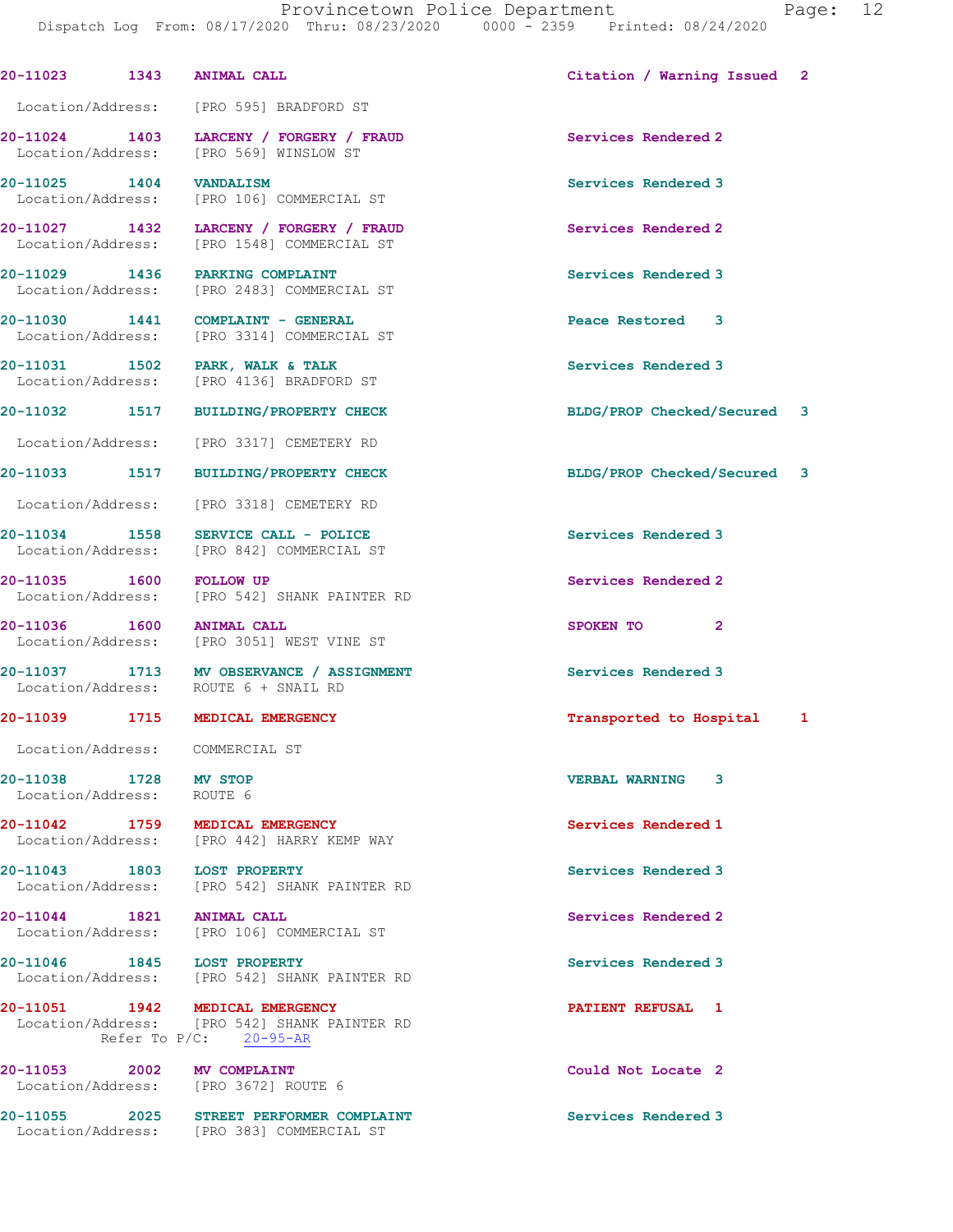|                                                    | 20-11056 2026 PROPERTY DAMAGE<br>Location/Address: [PRO 3675] FRANKLIN ST                                               | SPOKEN TO                   | 3              |   |
|----------------------------------------------------|-------------------------------------------------------------------------------------------------------------------------|-----------------------------|----------------|---|
| 20-11057 2037 MV STOP                              | Location/Address: [PRO 253] COMMERCIAL ST                                                                               | <b>VERBAL WARNING</b>       | 3              |   |
|                                                    | 20-11058 2041 TRAFFIC CONTROL<br>Location/Address: [PRO 165] COMMERCIAL ST                                              | SPOKEN TO                   | 3              |   |
| 20-11059 2046 MV STOP<br>Location/Address: ROUTE 6 |                                                                                                                         | <b>VERBAL WARNING</b>       | 3              |   |
|                                                    | 20-11061 2056 NOISE COMPLAINT<br>Location/Address: [PRO 165] COMMERCIAL ST                                              | SPOKEN TO                   | 3              |   |
| 20-11062 2108 MV COMPLAINT                         | Location/Address: [PRO 2483] COMMERCIAL ST                                                                              | Services Rendered 2         |                |   |
|                                                    | 20-11063 2110 COMPLAINT - GENERAL<br>Location/Address: [PRO 165] COMMERCIAL ST                                          | Services Rendered 3         |                | 1 |
|                                                    | 20-11065 2121 COMPLAINT - GENERAL<br>Location/Address: [PRO 72] PROVINCELANDS RD                                        | Services Rendered 3         |                |   |
| 20-11066 2129 MV STOP<br>Location/Address: ROUTE 6 |                                                                                                                         | <b>VERBAL WARNING 3</b>     |                |   |
|                                                    | 20-11068 2201 BUILDING/PROPERTY CHECK                                                                                   | BLDG/PROP Checked/Secured 3 |                |   |
|                                                    | Location/Address: [PRO 175] COMMERCIAL ST                                                                               |                             |                |   |
|                                                    | 20-11072 2216 PARKING COMPLAINT                                                                                         | Citation / Warning Issued 3 |                |   |
|                                                    | Location/Address: [PRO 1177] COURT ST                                                                                   |                             |                |   |
| 20-11071 2231 911 - GENERAL                        | Location/Address: [PRO 2490] PROVINCELANDS RD                                                                           | SPOKEN TO                   | 1              |   |
| 20-11073 2239 DISORDERLY                           | Location/Address: [PRO 3265] COMMERCIAL ST                                                                              | <b>GONE ON ARRIVAL 1</b>    |                |   |
|                                                    | 20-11077 2355 MV OBSERVANCE / ASSIGNMENT                                                                                | No Action Required          |                | 3 |
|                                                    | Location/Address: BRADFORD ST + RYDER ST                                                                                |                             |                |   |
| For Date: $08/22/2020 -$ Saturday                  |                                                                                                                         |                             |                |   |
| 20-11078 0002 MV STOP                              | Location/Address: [PRO 539] SHANK PAINTER RD<br>Refer To Field Int: 20-20-FI                                            | <b>VERBAL WARNING 3</b>     |                |   |
|                                                    | 20-11079 0018 DISTURBANCE - FIGHT / ARGUMENT<br>Location/Address: [PRO 3430] COMMERCIAL ST<br>Refer To Arrest: 20-96-AR | Arrest(s) Made 1            |                |   |
|                                                    | 20-11080 0026 MEDICAL EMERGENCY<br>Location/Address: [PRO 3430] COMMERCIAL ST<br>Refer To Arrest: 20-96-AR              | PATIENT REFUSAL 1           |                |   |
|                                                    | 20-11082 0042 SUSPICIOUS ACTIVITY<br>Location/Address: [PRO 105] COMMERCIAL ST                                          | SPOKEN TO                   | $\overline{2}$ |   |
|                                                    | 20-11083 0056 MEDICAL EMERGENCY<br>Location/Address: [PRO 542] SHANK PAINTER RD<br>Refer To Arrest: 20-96-AR            | <b>PATIENT REFUSAL 1</b>    |                |   |
|                                                    | 20-11084 0112 NOISE COMPLAINT                                                                                           | SPOKEN TO 3                 |                |   |

Location/Address: [PRO 2977] COMMERCIAL ST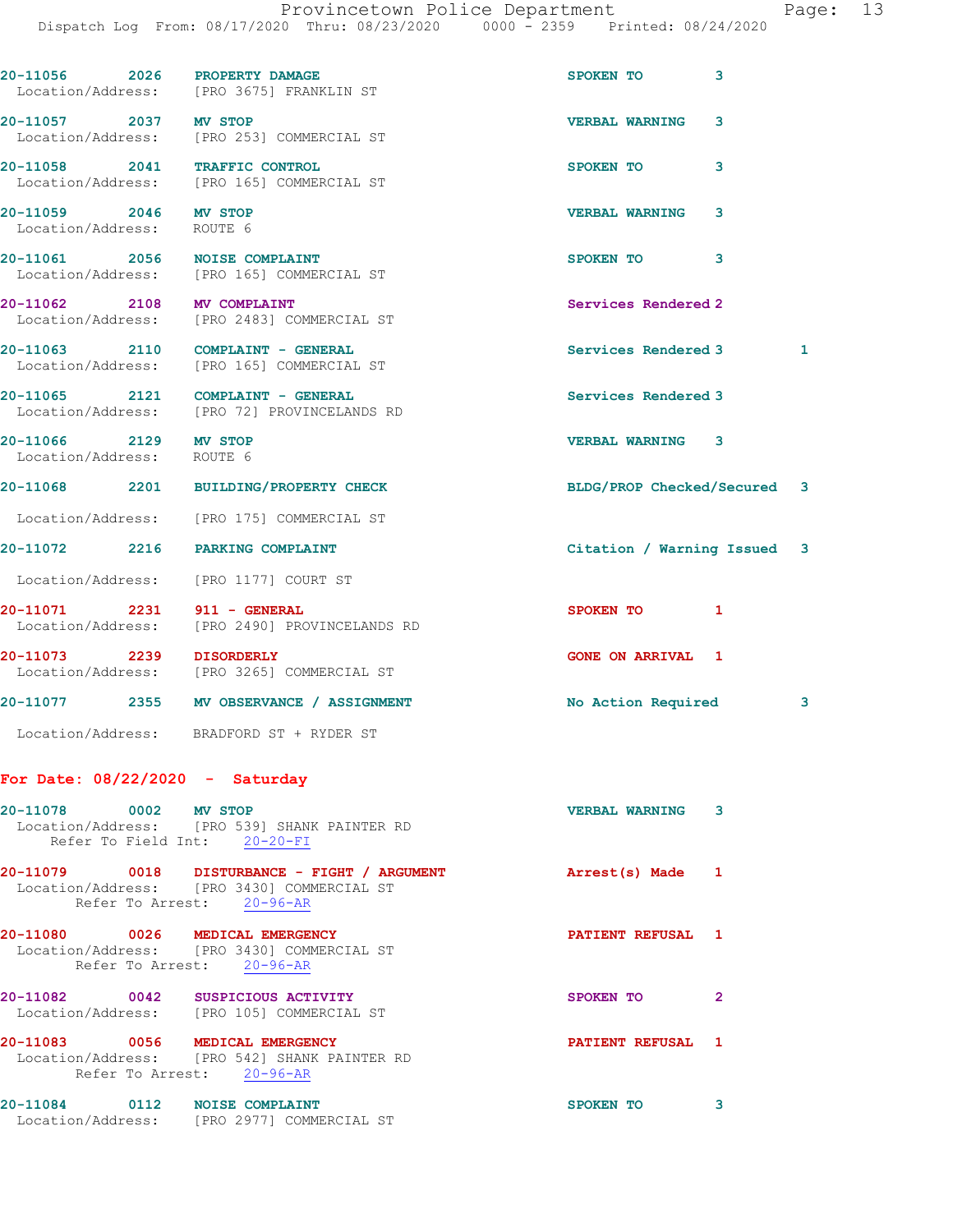|                                                    | Dispatch Log From: 08/17/2020 Thru: 08/23/2020 0000 - 2359 Printed: 08/24/2020                                       | Provincetown Police Department | Page: 14       |  |
|----------------------------------------------------|----------------------------------------------------------------------------------------------------------------------|--------------------------------|----------------|--|
|                                                    | 20-11087 0146 MV OBSERVANCE / ASSIGNMENT Services Rendered 3<br>Location/Address: JEROME SMITH RD + SHANK PAINTER RD |                                |                |  |
|                                                    | 20-11091 0150 NOISE COMPLAINT<br>Location/Address: [PRO 1201] CAPTAIN BERTIES WAY                                    | <b>Unfounded</b><br>3          |                |  |
|                                                    | 20-11157 0200 DISTURBANCE - FIGHT / ARGUMENT<br>Location/Address: [PRO 3094] COMMERCIAL ST                           | SPOKEN TO 1                    |                |  |
|                                                    | 20-11092 0205 BUILDING/PROPERTY CHECK                                                                                | BLDG/PROP Checked/Secured 3    |                |  |
|                                                    | Location/Address: [PRO 2492] WINSLOW ST                                                                              |                                |                |  |
| 20-11093 0215 MV STOP<br>Location/Address: ROUTE 6 |                                                                                                                      | <b>VERBAL WARNING 3</b>        |                |  |
|                                                    | 20-11094 0246 NOISE COMPLAINT<br>Location/Address: [PRO 1854] WEST VINE ST                                           | SPOKEN TO<br>3                 | 1              |  |
|                                                    | 20-11095 0344 NOISE COMPLAINT<br>Location/Address: [PRO 1854] WEST VINE ST                                           | SPOKEN TO 3                    |                |  |
|                                                    | 20-11096 0358 SUSPICIOUS ACTIVITY<br>Location/Address: [PRO 1616] BANGS ST                                           | Services Rendered 2            |                |  |
|                                                    | 20-11097 0446 MEDICAL EMERGENCY                                                                                      | Transported to Hospital 1      |                |  |
|                                                    | Location/Address: [PRO 542] SHANK PAINTER RD<br>Refer To Arrest: 20-96-AR                                            |                                |                |  |
|                                                    | 20-11098 0521 BUILDING/PROPERTY CHECK<br>Location/Address: [PRO 2481] TREMONT ST                                     | Services Rendered 3            |                |  |
|                                                    | 20-11099 0524 BUILDING/PROPERTY CHECK<br>Location/Address: [PRO 2483] COMMERCIAL ST                                  | Services Rendered 3            |                |  |
|                                                    | 20-11100 0540 MV OBSERVANCE / ASSIGNMENT<br>Location/Address: SNAIL RD + COMMERCIAL ST                               | Services Rendered 3            |                |  |
| 20-11101 0549 911 - GENERAL                        | Location/Address: [PRO 2490] PROVINCELANDS RD                                                                        | Services Rendered 1            |                |  |
|                                                    | 20-11102 0611 PARK, WALK & TALK<br>Location: [PRO 3431] LOPES SQUARE                                                 | Services Rendered 3            |                |  |
|                                                    | 20-11103 0615 SERVICE CALL - POLICE<br>Location/Address: [PRO 516] RACE POINT RD                                     | Services Rendered 3            |                |  |
| 20-11104 0722 ANIMAL CALL                          |                                                                                                                      | Transferred Custody            | $\overline{2}$ |  |
|                                                    | Location/Address: [PRO 542] SHANK PAINTER RD                                                                         |                                |                |  |
| Location/Address:                                  | 20-11105 0732 PARKING COMPLAINT<br>RYDER ST + COMMERCIAL ST                                                          | <b>GONE ON ARRIVAL 3</b>       |                |  |
|                                                    | 20-11106 0749 MV OBSERVANCE / ASSIGNMENT<br>Location/Address: JEROME SMITH RD + SHANK PAINTER RD                     | Services Rendered 3            |                |  |
| Location/Address:                                  | 20-11107 0749 LOST HONDA KEY<br>[PRO 542] SHANK PAINTER RD                                                           | Services Rendered 3            |                |  |
| 20-11109 0819                                      | <b>ID FRAUD</b><br>Location/Address: [PRO 2998] BRADFORD ST EXT                                                      | Services Rendered 2            |                |  |
|                                                    | 20-11108 0820 BUILDING/PROPERTY CHECK<br>Location/Address: [PRO 2206] PILGRIMS LANDING                               | Services Rendered 3            |                |  |
|                                                    | 20-11110 0911 BUILDING/PROPERTY CHECK                                                                                | BLDG/PROP Checked/Secured 3    |                |  |
|                                                    | Location/Address: [PRO 3430] COMMERCIAL ST                                                                           |                                |                |  |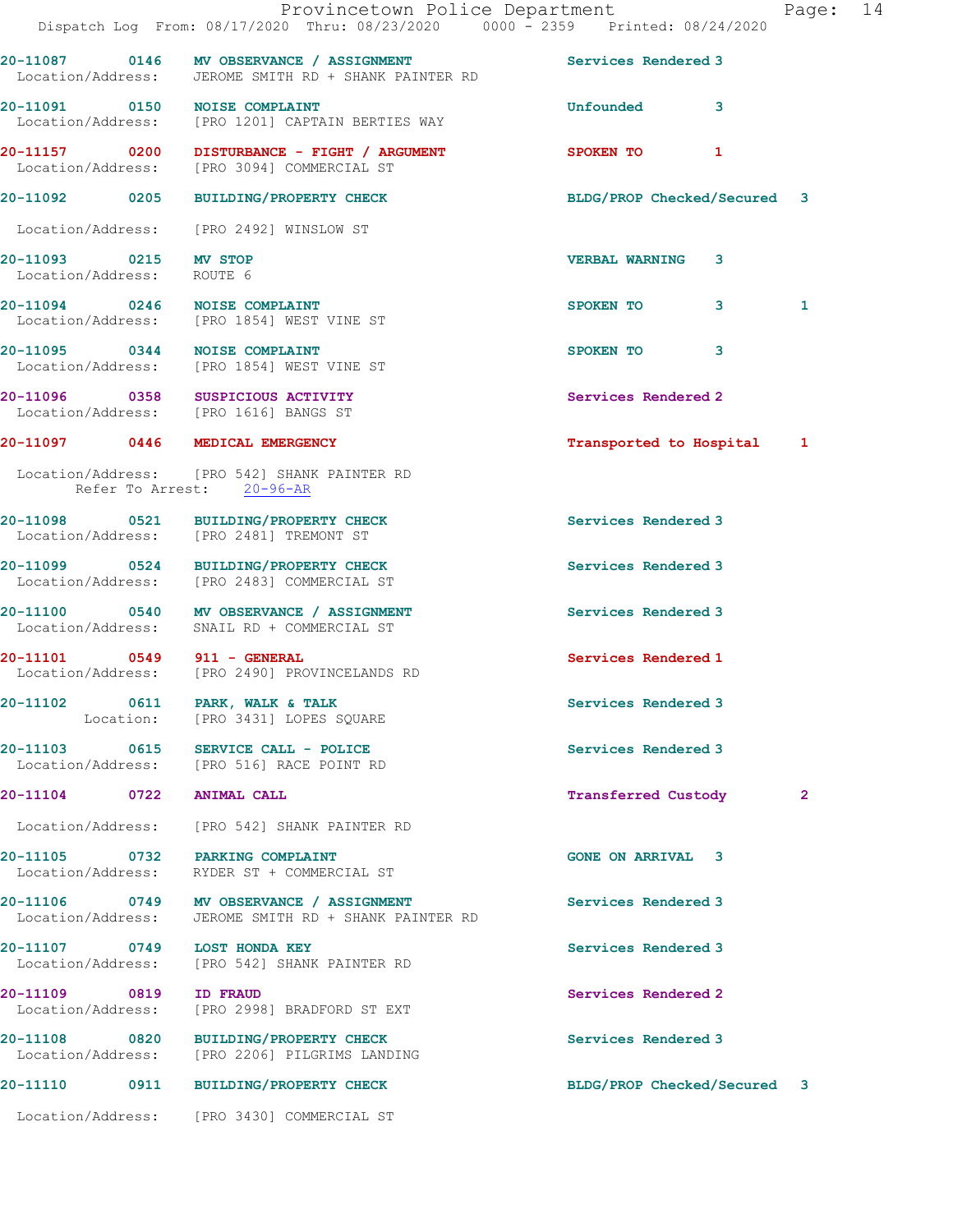Provincetown Police Department Fage: 15 Dispatch Log From: 08/17/2020 Thru: 08/23/2020 0000 - 2359 Printed: 08/24/2020 20-11112 0933 911 - GENERAL Referred to Other Agency 1 Location/Address: [PRO 542] SHANK PAINTER RD 20-11115 1030 FOLLOW UP FOLLOW UP 2 Location/Address: [PRO 357] COMMERCIAL ST 20-11119 1034 LOST PROPERTY Services Rendered 3 Location/Address: [PRO 542] SHANK PAINTER RD 20-11120 1057 LOST WALLET<br>
Location/Address: [PRO 542] SHANK PAINTER RD<br>
Location/Address: [PRO 542] SHANK PAINTER RD [PRO 542] SHANK PAINTER RD 20-11121 1107 LOST CELL PHONE 20-11121 Services Rendered 3 Location/Address: [PRO 542] SHANK PAINTER RD 20-11122 1132 PEACE PROTEST Services Rendered 2 Location/Address: [PRO 175] COMMERCIAL ST 20-11126 1231 911 - GENERAL Services Rendered 1 Location/Address: [PRO 132] COMMERCIAL ST 20-11127 1242 PARKING COMPLAINT Services Rendered 3 Location/Address: OLD COLONY WAY + AUNT SUKEYS WAY 20-11128 1242 911 - GENERAL Services Rendered 1 Location/Address: [PRO 2490] PROVINCELANDS RD 20-11130 1249 ASSIST CITIZEN Services Rendered 3 Location/Address: [PRO 2490] PROVINCELANDS RD 20-11132 1302 PET PANTRY Services Rendered 3 Location/Address: [PRO 537] SHANK PAINTER RD 20-11133 1314 SUSPICIOUS ACTIVITY 1990 Services Rendered 2 Location/Address: [PRO 3313] STANDISH ST 20-11136 1416 ASSAULT 1000111136 1416 Services Rendered 1<br>
Location/Address: [PRO 2198] FRANKLIN ST [PRO 2198] FRANKLIN ST 20-11138 1535 PARKING COMPLAINT Services Rendered 3 Location/Address: [PRO 3010] COMMERCIAL ST 20-11139 1607 911 - GENERAL Referred to Other Agency 1 Location/Address: [PRO 2490] PROVINCELANDS RD 20-11141 1629 FOLLOW UP **FOLLOW UP** 2 Location/Address: [PRO 221] COMMERCIAL ST Refer To Arrest: 20-49-AR 20-11142 1637 MISSING PERSON Transferred Custody 1 Location/Address: [PRO 2490] PROVINCELANDS RD 20-11143 1710 MV OBSERVANCE / ASSIGNMENT Services Rendered 3 Location/Address: HIGH POLE HILL + BRADFORD ST 20-11145 1759 BUILDING/PROPERTY CHECK BLDG/PROP Checked/Secured 3 Location/Address: [PRO 571] ALDEN ST 20-11146 1813 ASSIST CITIZEN Services Rendered 3 Location/Address: [PRO 2265] COMMERCIAL ST 20-11149 1826 PARKING COMPLAINT Services Rendered 3 Location/Address: [PRO 106] COMMERCIAL ST 20-11148 1828 MV STOP VERBAL WARNING 3

Location/Address: [PRO 259] COMMERCIAL ST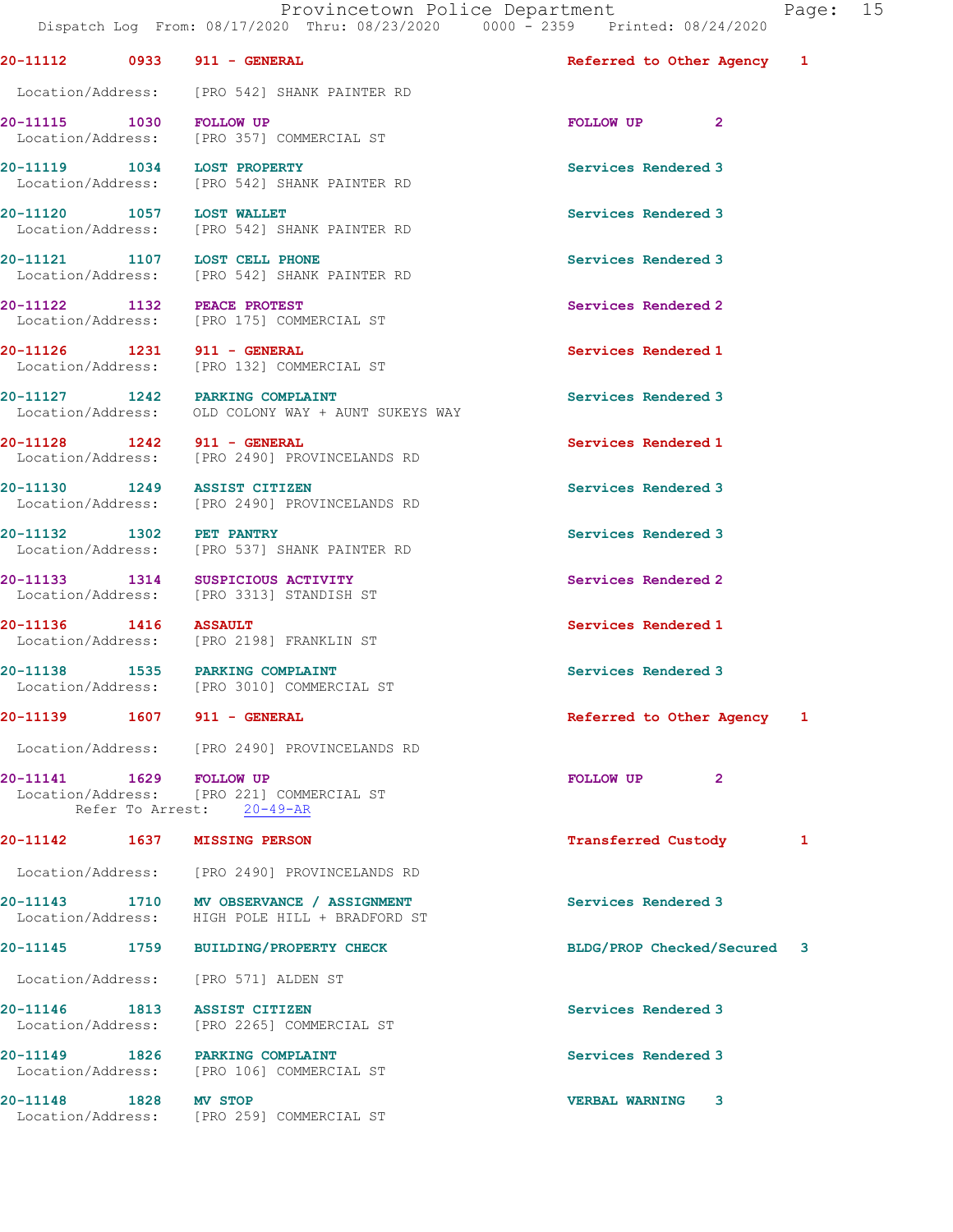|                                                |  |  | Provincetown Police Department |  |                                 | Page: 16 |  |
|------------------------------------------------|--|--|--------------------------------|--|---------------------------------|----------|--|
| Dispatch Log From: 08/17/2020 Thru: 08/23/2020 |  |  |                                |  | 0000 - 2359 Printed: 08/24/2020 |          |  |

|                                                                 |                                                                                                                                    | Dispatch Log From: $08/17/2020$ Thru: $08/23/2020$ 0000 - 2359 Printed: 08/24/2020 |
|-----------------------------------------------------------------|------------------------------------------------------------------------------------------------------------------------------------|------------------------------------------------------------------------------------|
| 20-11151 1856 PARKING COMPLAINT                                 | Location/Address: [PRO 506] PEARL ST                                                                                               | Services Rendered 3                                                                |
| 20-11153 1937 MV STOP                                           | Location/Address: COMMERCIAL ST + ANTHONY ST                                                                                       | <b>VERBAL WARNING 3</b>                                                            |
|                                                                 | 20-11154 1944 BUILDING/PROPERTY CHECK                                                                                              | BLDG/PROP Checked/Secured 3                                                        |
|                                                                 | Location/Address: [PRO 1548] COMMERCIAL ST                                                                                         |                                                                                    |
| 20-11155 1951 MV STOP                                           |                                                                                                                                    | No Action Required<br>3                                                            |
|                                                                 | Location/Address: COURT ST + BRADFORD ST                                                                                           |                                                                                    |
|                                                                 | 20-11158 2025 BUILDING/PROPERTY CHECK                                                                                              | BLDG/PROP Checked/Secured 3                                                        |
|                                                                 | Location/Address: [PRO 182] COMMERCIAL ST                                                                                          |                                                                                    |
| 20-11159 2026 NOISE COMPLAINT                                   | Location/Address: [PRO 694] AUNT SUKEYS WAY                                                                                        | SPOKEN TO<br>3                                                                     |
|                                                                 | 20-11160 2028 HARASSMENT / THREATS<br>Location/Address: [PRO 173] COMMERCIAL ST                                                    | Peace Restored<br>$\overline{2}$                                                   |
| 20-11162 2059 NOISE COMPLAINT                                   | Location/Address: [PRO 146] COMMERCIAL ST                                                                                          | <b>Unfounded</b><br>3                                                              |
| 20-11163 2112 MV STOP<br>Location/Address: ROUTE 6              |                                                                                                                                    | <b>VERBAL WARNING</b><br>3                                                         |
|                                                                 | 20-11164 2128 COMPLAINT - GENERAL<br>Location/Address: [PRO 208] COMMERCIAL ST                                                     | SPOKEN TO<br>3                                                                     |
|                                                                 | 20-11166 2152 MV STOP<br>Location/Address: [PRO 2977] COMMERCIAL ST                                                                | <b>VERBAL WARNING 3</b>                                                            |
| 20-11168 2204 911 - GENERAL                                     | Location/Address: [TRU 127] SHORE RD                                                                                               | Services Rendered 1                                                                |
|                                                                 | 20-11169  2222  GENERAL INFO<br>Location/Address: [PRO 516] RACE POINT RD                                                          | Services Rendered 3                                                                |
|                                                                 | 20-11170 2236 DISTURBANCE - FIGHT / ARGUMENT Arrest(s) Made 1<br>Location/Address: [PRO 87] CENTER ST<br>Refer To Arrest: 20-97-AR |                                                                                    |
|                                                                 | 20-11171 2309 COMPLAINT - GENERAL<br>Location/Address: [PRO 3167] COMMERCIAL ST                                                    | Services Rendered 3                                                                |
| 20-11172 2340 MEDICAL EMERGENCY<br>Location/Address: FREEMAN ST | Refer To Arrest: 20-97-AR                                                                                                          | PATIENT REFUSAL 1                                                                  |
| 20-11173 2356 MV COMPLAINT                                      |                                                                                                                                    | Referred to Other Agency 2                                                         |
| Location/Address: ROUTE 6                                       |                                                                                                                                    |                                                                                    |

## 20-11175 0022 HARASSMENT / THREATS Services Rendered 2 Location/Address: [PRO 3736] COMMERCIAL ST 20-11177 0116 COMPLAINT - GENERAL Services Rendered 3 Location/Address: [PRO 57] BRADFORD ST 20-11178 0126 911 - GENERAL Services Rendered 1 Location/Address: [PRO 18] BRADFORD ST 20-11181 0158 HAZARDS Could Not Locate 2 Location/Address: [PRO 795] COMMERCIAL ST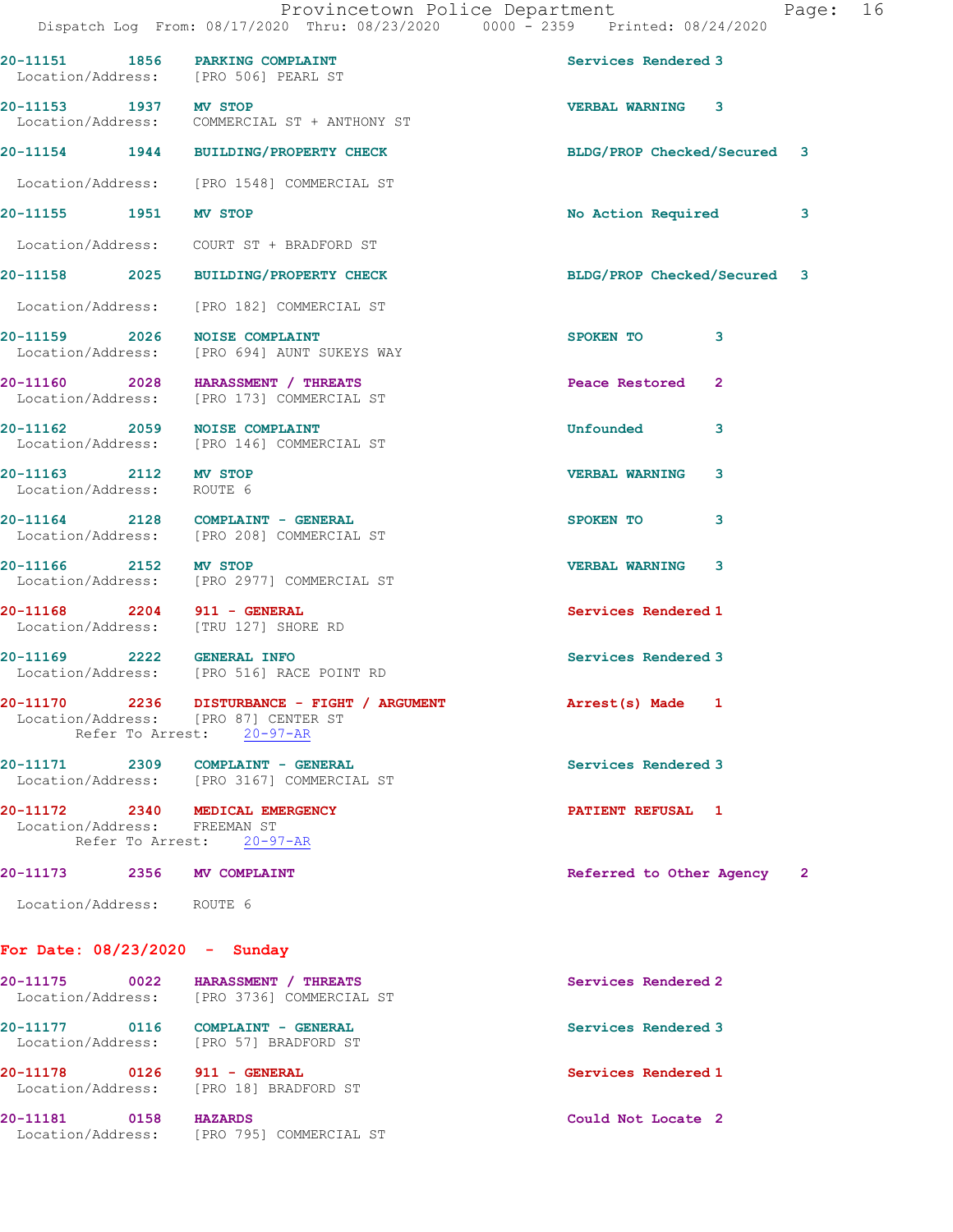|                               |      | 20-11183 0300 PARK, WALK & TALK<br>Location/Address: [PRO 516] RACE POINT RD                 | Services Rendered 3         |                          |   |
|-------------------------------|------|----------------------------------------------------------------------------------------------|-----------------------------|--------------------------|---|
| 20-11182 0342 MV DISABLED     |      | Location/Address: [PRO 516] RACE POINT RD                                                    | SPOKEN TO 2                 |                          |   |
|                               |      | 20-11184 0601 SERVICE CALL - POLICE<br>Location/Address: [PRO 516] RACE POINT RD             | Services Rendered 3         |                          |   |
| 20-11185 0603 FOLLOW UP       |      | Location/Address: [PRO 516] RACE POINT RD                                                    | Services Rendered 2         |                          |   |
|                               |      | 20-11189 0753 MV BREAKING & ENTERING<br>Location/Address: [PRO 2490] PROVINCELANDS RD        | Services Rendered 2         |                          |   |
|                               |      | 20-11190 0827 BUILDING/PROPERTY CHECK                                                        | BLDG/PROP Checked/Secured 3 |                          |   |
|                               |      | Location/Address: [PRO 2206] PILGRIMS LANDING                                                |                             |                          |   |
|                               |      | 20-11191 0830 PARKING COMPLAINT<br>Location/Address: [PRO 1413] PEARL ST                     | Services Rendered 3         |                          |   |
|                               |      | 20-11192 0859 FOLLOW UP<br>Location/Address: [PRO 87] CENTER ST<br>Refer To Arrest: 20-97-AR | Services Rendered 2         |                          |   |
| 20-11196 1033 MV STOP         |      | Location/Address: [PRO 536] SHANK PAINTER RD                                                 | <b>VERBAL WARNING 3</b>     |                          |   |
| 20-11197 1047 LOST WALLET     |      | Location/Address: [PRO 542] SHANK PAINTER RD                                                 | Services Rendered 3         |                          |   |
| 20-11199 1101 911 - GENERAL   |      | Location/Address: [PRO 395] COMMERCIAL ST                                                    | Could Not Locate 1          |                          |   |
| 20-11200 1119 FOLLOW UP       |      | Location/Address: [PRO 1548] COMMERCIAL ST                                                   | FOLLOW UP <sub>2</sub>      |                          |   |
|                               |      | 20-11202 1210 BUILDING/PROPERTY CHECK                                                        | BLDG/PROP Checked/Secured 3 |                          |   |
|                               |      | Location/Address: [PRO 3259] MACMILLAN WHARF                                                 |                             |                          |   |
| 20-11203 1224 LOST BIKE       |      | Location/Address: [PRO 3188] MEADOW RD                                                       | Services Rendered 2         |                          |   |
| 20-11204<br>Location/Address: | 1230 | HARASSMENT COMPLAINT<br>[PRO 105] COMMERCIAL ST                                              | Services Rendered 2         |                          |   |
| 20-11205<br>Location/Address: | 1231 | LOST CELL PHONE<br>[PRO 542] SHANK PAINTER RD                                                | Services Rendered 3         |                          |   |
| 20-11208                      | 1300 | LOST/STOLEN KAYAK                                                                            | Referred to Other Agency    |                          | 3 |
| Location/Address:             |      | [PRO 106] COMMERCIAL ST                                                                      |                             |                          |   |
| 20-11209                      | 1309 | LARCENY / FORGERY / FRAUD                                                                    | Referred to Other Agency    | $\overline{\phantom{0}}$ |   |
| Location/Address:             |      | [PRO 542] SHANK PAINTER RD                                                                   |                             |                          |   |
| 20-11210<br>Location/Address: | 1316 | <b>BIKE - GENERAL</b><br>[PRO 602] STANDISH ST                                               | Services Rendered 2         |                          |   |
| 20-11211<br>Location/Address: | 1325 | <b>ANIMAL CALL</b><br>[PRO 3296] SHANK PAINTER RD                                            | Services Rendered 2         |                          |   |
| 20-11212<br>Location/Address: | 1329 | PARKING COMPLAINT<br>[PRO 2380] CREEK HILL RD                                                | Services Rendered 3         |                          |   |
| 20-11213                      | 1344 | MEDICAL EMERGENCY                                                                            | Transported to Hospital     |                          | 1 |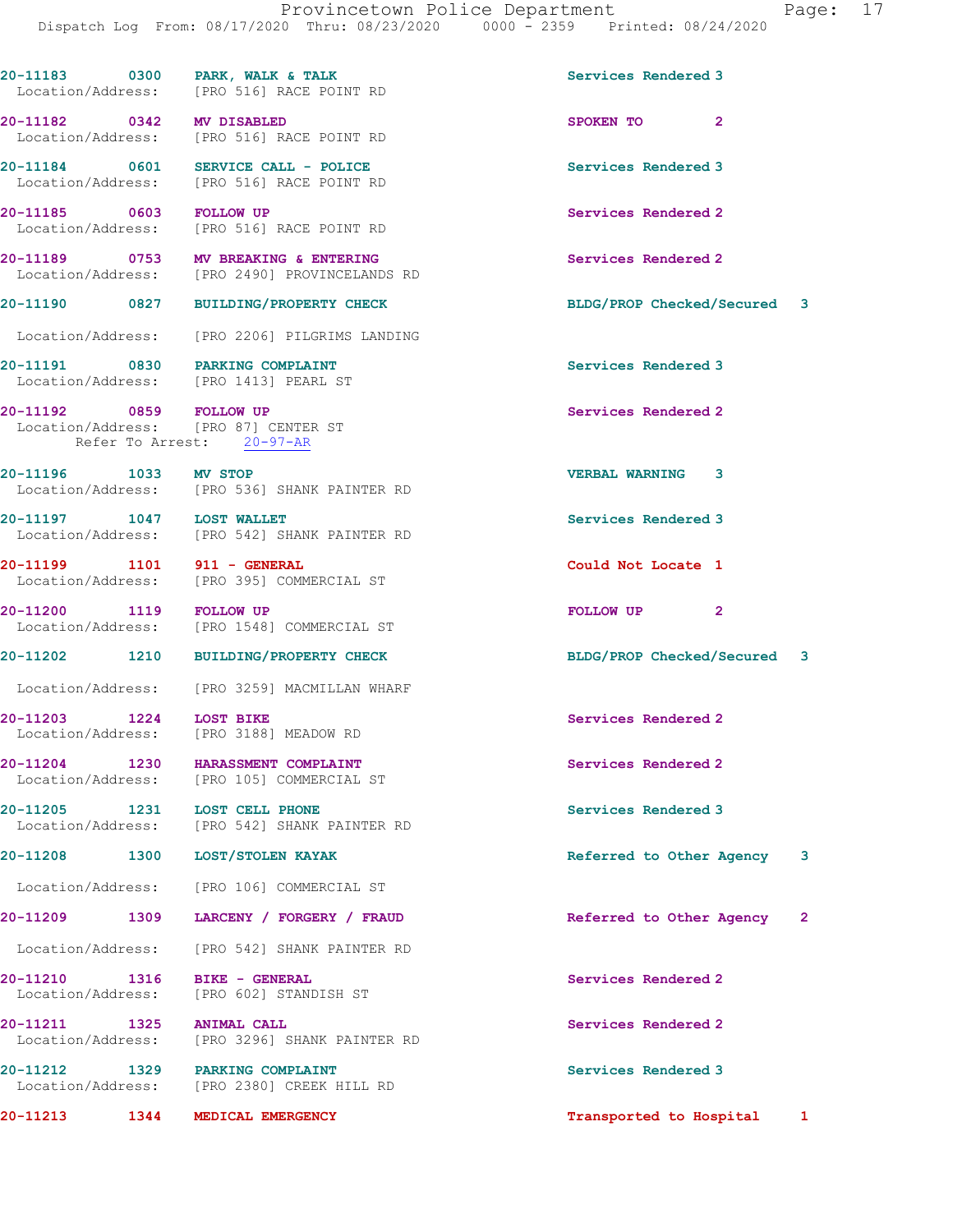|                                                                                   |                           | Provincetown Police Department<br>Dispatch Log From: 08/17/2020 Thru: 08/23/2020 0000 - 2359 Printed: 08/24/2020 |                             |   | Page: 18 |  |
|-----------------------------------------------------------------------------------|---------------------------|------------------------------------------------------------------------------------------------------------------|-----------------------------|---|----------|--|
|                                                                                   |                           | Location/Address: [PRO 3184] COMMERCIAL ST                                                                       |                             |   |          |  |
| Location/Address: BRADFORD ST + HOWLAND ST                                        |                           | 20-11215 1358 MV OBSERVANCE / ASSIGNMENT                                                                         | Services Rendered 3         |   |          |  |
| Location/Address: [PRO 3490] COMMERCIAL ST                                        |                           |                                                                                                                  | Extinguished 1              |   |          |  |
| 20-11218 1457 ASSIST CITIZEN                                                      |                           |                                                                                                                  | <b>Transferred Custody</b>  |   | 3        |  |
| Location/Address: [PRO 1573] FRANKLIN ST                                          |                           |                                                                                                                  |                             |   |          |  |
| 20-11223 1545 ASSIST CITIZEN                                                      | Refer To Arrest: 20-96-AR | Location/Address: [PRO 542] SHANK PAINTER RD                                                                     | Services Rendered 3         |   |          |  |
| 20-11221 1552 PARKING COMPLAINT<br>Location/Address: [PRO 2483] COMMERCIAL ST     |                           |                                                                                                                  | Services Rendered 3         |   |          |  |
| 20-11220 1556 ANIMAL CALL<br>Location/Address: [PRO 109] COMMERCIAL ST            |                           |                                                                                                                  | Services Rendered 2         |   |          |  |
| 20-11222 1615 MEDICAL EMERGENCY                                                   |                           | Location/Address: [PRO 1892] SHANK PAINTER RD                                                                    | Services Rendered 1         |   |          |  |
| 20-11225 1706 911 - GENERAL<br>Location/Address: [PRO 1329] COMMERCIAL ST         |                           |                                                                                                                  | Could Not Locate 1          |   |          |  |
| Location/Address: ROUTE 6 + SNAIL RD                                              |                           | 20-11228 1724 MV OBSERVANCE / ASSIGNMENT                                                                         | Services Rendered 3         |   |          |  |
| Location/Address: [PRO 3314] COMMERCIAL ST                                        |                           | 20-11235 1812 MOPED OPERATIONS COMPLAINT                                                                         | Could Not Locate 2          |   |          |  |
| 20-11236 1845 COMPLAINT - GENERAL<br>Location/Address: [PRO 488] MAYFLOWER ST     |                           |                                                                                                                  | SPOKEN TO 3                 |   |          |  |
| 20-11237 1855 PARKING COMPLAINT                                                   |                           |                                                                                                                  | Citation / Warning Issued 3 |   |          |  |
| Location/Address: RYDER ST EXT                                                    |                           |                                                                                                                  |                             |   |          |  |
| 20-11244 1859 ANIMAL CALL<br>Location/Address: [PRO 433] RYDER ST EXT             |                           |                                                                                                                  | FOLLOW UP                   | 3 |          |  |
| 20-11239 1911 MEDICAL EMERGENCY                                                   |                           |                                                                                                                  | Transported to Hospital     |   | 1        |  |
|                                                                                   |                           | Location/Address: [PRO 1543] COMMERCIAL ST                                                                       |                             |   |          |  |
| 20-11240 1917 BUILDING/PROPERTY CHECK                                             |                           |                                                                                                                  | BLDG/PROP Checked/Secured 3 |   |          |  |
| Location/Address: [PRO 182] COMMERCIAL ST                                         |                           |                                                                                                                  |                             |   |          |  |
| 20-11243 1954 COMPLAINT - GENERAL<br>Location/Address:                            | GOSNOLD ST                |                                                                                                                  | Services Rendered 3         |   |          |  |
| 20-11245   1954   GENERAL INFO                                                    |                           | Location/Address: [PRO 542] SHANK PAINTER RD                                                                     | Services Rendered 3         |   |          |  |
| 20-11247 2042 BUILDING/PROPERTY CHECK<br>Location/Address: [PRO 488] MAYFLOWER ST |                           |                                                                                                                  | Services Rendered 3         |   |          |  |
| 20-11248 2046                                                                     |                           | <b>BUILDING/PROPERTY CHECK</b>                                                                                   | BLDG/PROP Checked/Secured 3 |   |          |  |
| Location/Address:                                                                 |                           | [PRO 175] COMMERCIAL ST                                                                                          |                             |   |          |  |
| Location/Address: [PRO 2277] BRADFORD ST                                          |                           | 20-11249 2052 MV OBSERVANCE / ASSIGNMENT                                                                         | Services Rendered 3         |   |          |  |
| 20-11250 2052 BUILDING/PROPERTY CHECK<br>Location/Address: [PRO 569] WINSLOW ST   |                           |                                                                                                                  | Services Rendered 3         |   |          |  |